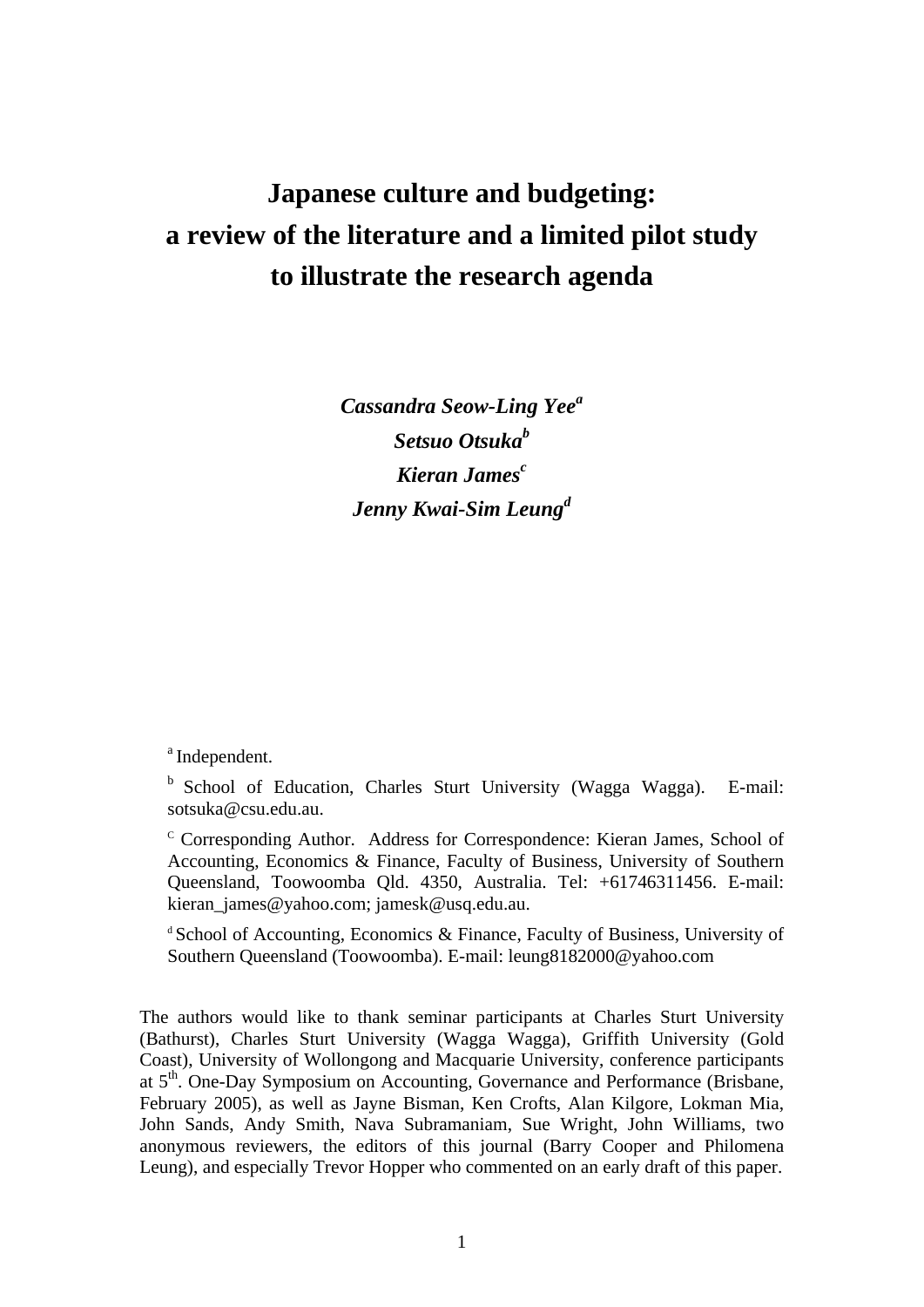# **Abstract**

**Purpose -** This paper discusses the impact that Japanese culture has on the budgeting process using insights gained from the literature and from a single company smallsample pilot study. It provides a research agenda which links specific aspects of Japanese culture to predictions about Japanese groups' budgetary, performance evaluation and variance investigation practices.

**Design/methodology/approach** – A detailed literature review of the relevant literature in accounting, education and sociology, which considers how Japanese culture systematically differs from Western culture, and a small-sample pilot study.

**Findings** - We find that the Singaporean subsidiary of the Japanese MNC we studied uses common Japanese budgeting practices, as previously documented by Ueno and Sekaran (1992). Line managers are rewarded based on overall actual companywide profit, consistent with the Japanese collectivist group-orientation which is itself a product of Confucianism. Although variances are used to rectify operational problems on a timely basis, line managers are not rewarded for outperforming the budget - the budget is a stick, but there is no offsetting carrot. An interviewed line manager (Chinese Singaporean, Purchasing) expressed mixed feelings about the current reward system and a preference for rewards based on outperforming his own budgetary target. This observation is consistent with some research in the educational literature suggesting that Chinese tend to be less collectivist than Japanese.

**Originality/value** – Literature review provides a synthesis of a diverse variety of sources. The literature review and pilot study findings add to the accounting literature by studying in more detail than prior studies exactly how and why Japanese culture characteristics will and should affect budgetary practice. The paper should be of special value and interest to higher-degree and early-career researchers.

**Keywords** Japanese budgetary practices, Japanese culture, research agenda budgeting.

**Paper type** Literature review.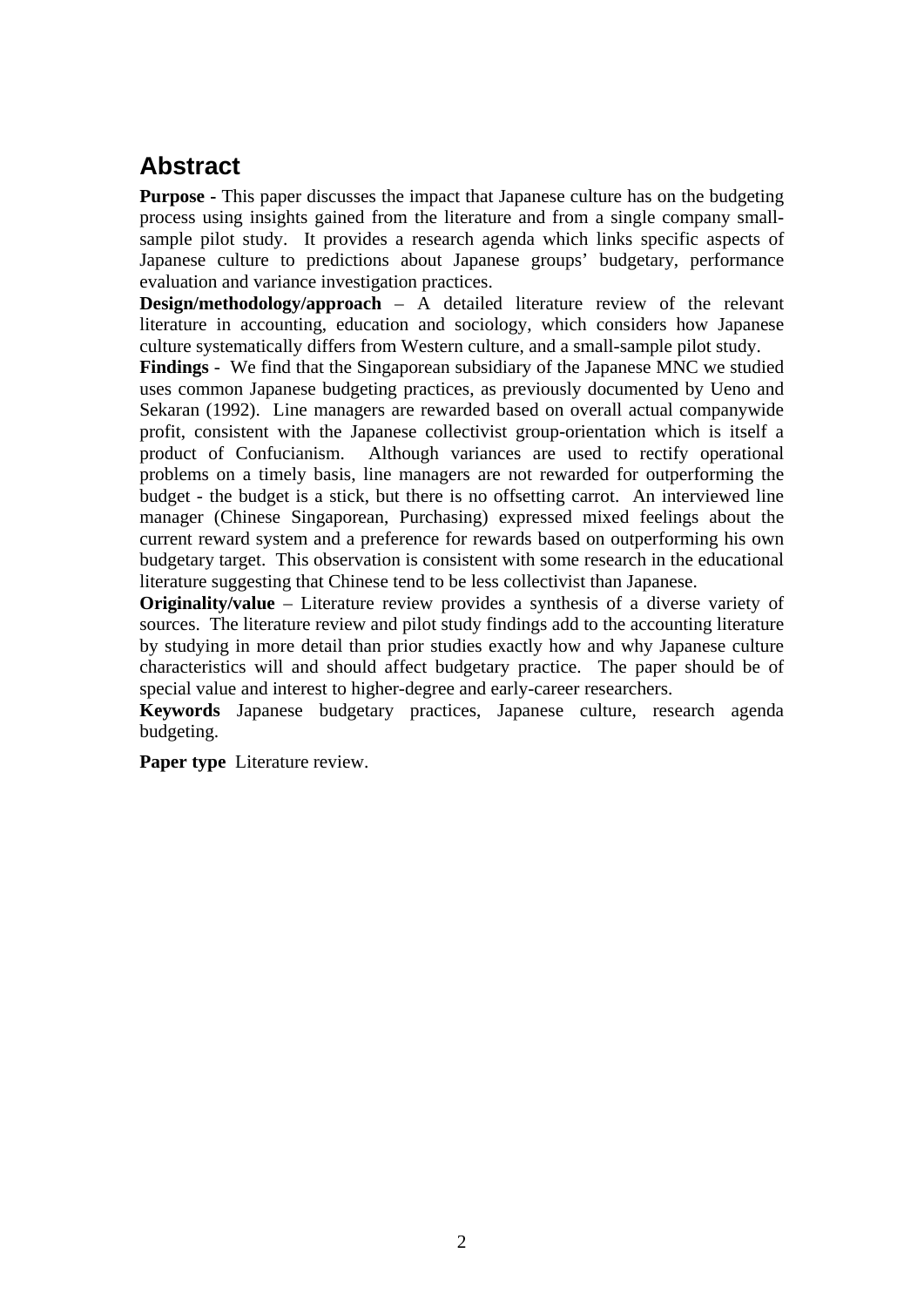The Japanese collectivist group orientation is well known (e.g. see Nippon Steel Human Resources Development, 1988; Reischauer, 1992, chap. 13; Sugiura and Gillespie, 1993) and its impact on Japanese business practices in the 1950s to the 1990s has been studied extensively. Although Bailes and Assada (1991) and Ueno and Sekaran (1992) document some aspects of Japanese management accounting and budgeting practice (and compare with American companies), there has been less study of the actual impact of Japanese culture on the budgeting process. Furthermore, there is an absence of research regarding how senior management of Japanese parent companies use policies and processes to guide overseas subsidiaries in such a way that Japanese cultural values are maintained and reinforced. This paper is primarily a literature review that aims to set the research agenda. It does not aim to offer empirical evidence to support the research question due to the limited nature of our pilot case study that includes only two interviews. Nevertheless, the pilot study offers an approach for other researchers to address the issue of the impact of Japanese culture on budgeting processes.

## **Research question**

The research question posed in this paper is: How are Japanese cultural values, especially the collectivist group-orientation, maintained and reinforced within the overseas subsidiaries of Japanese MNCs. In order to give the paper clear focus, specific attention is paid to the budgetary process and to related areas such as cost allocation and performance evaluation. We provide a detailed analysis of relevant literature in accounting, education and sociology in order to gain insight into the paper's research question. We then present a research agenda for accounting research into how Japanese cultural values should and will systematically impact upon budgetary practices. Key predictions are presented in Table 1 of the paper. A single case pilot study is also presented, which involves interviews with two managers who are integral to the budgetary process at the Singaporean subsidiary company of our Japanese MNC.

# **Literature review**

According to Karl Marx (1994a) and Marx and Engels (1994a, 1994b), the economic base or mode of production of a society (e.g. slave society, feudal, capitalist, socialist, communist) has primacy over the cultural, political, legal and religious superstructure. However, the French philosopher Louis Althusser (1918-1990) argued that this primacy only exists "in the last instance" (2008, p. 9) which allows for culture to have a significant influence upon not only the other parts of the superstructure but upon the economic base as well. For Althusser (2008), the superstructure has "relative autonomy" (p. 9) and there is "reciprocal action" (p. 9). We rely upon the Althusserian theory of "relative autonomy" and "reciprocal action" to put forward the case that, in the specific context of Japanese corporate groups, culture and the maintenance of cultural hegemony (Alawattage and Wickramasinghe, 2006; Gramsci, 1971) at overseas subsidiaries plays an extremely important role in determining the exact natures of group hierarchies, processes, and expected behaviors.

Covaleski *et al.* (2003) provide an extremely detailed discussion and interpretation of research in budgeting and classify research into three main streams: economics-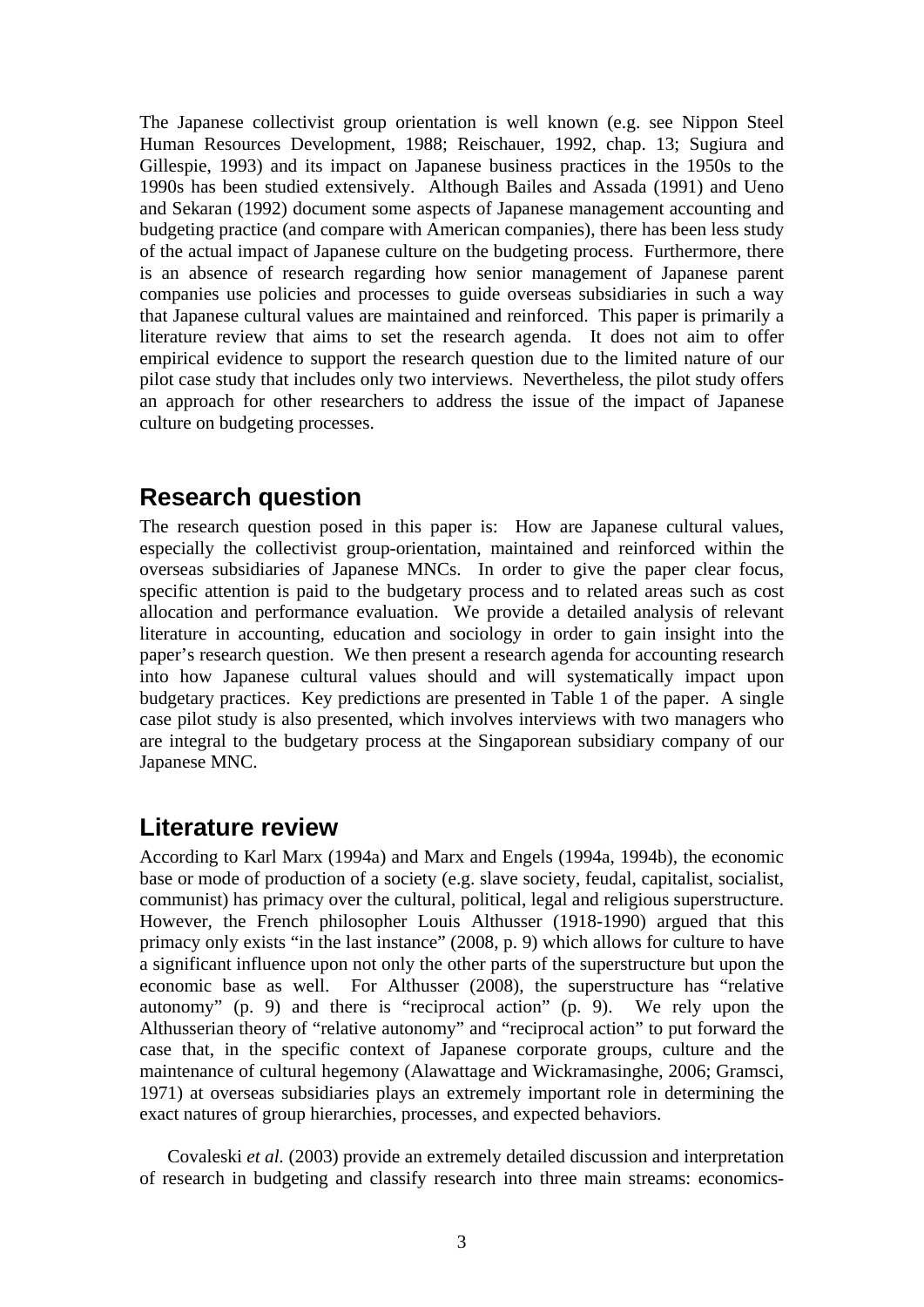based, psychology-based and organizational theory (sociology)-based. Our review and pilot study is within the psychology and sociology traditions. The economicsbased research relies predominantly on agency theory. However, agency theory works best in common law (rather than code law) and equity (rather than debt) dominated economies such as the USA and UK where information asymmetry is resolved primarily through arms-length public disclosures (Ball *et al.*, 2000, 2003; Kung *et al.*, 2008, forthcoming). By contrast in Japan information asymmetry tends to be resolved primarily through informal channels of communication. Hofstede regards culture as "software of the mind". It is unwise to draw too sharp a dividing line between psychology and sociology since individual thought patterns and behaviors are influenced strongly by societal norms and vice-versa. For example, Libby (1999, p. 129) states that "externally-oriented individuals believe that events are controlled by fate, luck or powerful others". However, clearly the extent to which individuals *on average* believe strongly in luck or fate varies significantly from culture to culture and this inevitably affects the beliefs and actions of individuals. It is important to model the relation between the individual and society in dynamic and dialectical terms where each one is presumed to impact upon the other. Van der Stede (2000) notes that organizations need accounting-based controls due to size but need fluid arrangements for strategic maneuvering. He notes that "there is little insight into how organizations deal with such tensions" (p. 620). We aim in this paper to shed light on how Japanese groups may strike an appropriate culture-infused balance (that may not be appropriate or even possible for non-Japanese companies to strive for due to the unique Japanese cultural setting that determines it). There has been much literature that has focused on the concept of "budgetary fairness" (e.g. Libby, 1999; Magner *et al.*, 1995, 2006; Staley and Magner, 2008). However, the concept of fairness and the very act of perception itself most likely vary significantly from culture to culture. This paper will illustrate how Japanese companies *operationalize* fairness in such a way that Japanese cultural values are maintained and reinforced at overseas subsidiaries. The Japanese operationalization of the fairness concept cannot be separated from Japan's culture and postwar history since it takes for granted such unique Japanese ideals as the lifetime employment system, continuous improvement/ quality focus, group-orientation, responsibility for non-controllable items, and the predominance of nemawashi (informal consultation between insiders).

Magner *et al.* (2006, p. 416) argue that trust in supervisor is an important intervening variable between managers' perceptions of budgetary procedures fairness and certain reactions. These authors state that "more detail is needed regarding the specific psychological processes by which budgetary procedures fairness works". Trust in Japanese supervisors (at least for Japanese subordinates) is probably high because trust is not only in the supervisor *as a person* but also in the fairness of the whole Japanese corporate system including the lifetime employment principle. Group-orientation builds trust since lone-rangers who disrespect group norms are unlikely to rise to senior levels in Japanese organizations. In effect the worker places trusts *in her/his own culture* (including that culture's own "disciplinary" methods) to deliver a particular cultural interpretation of fairness as well as material benefits and job security.

Quattrone and Hopper (2005) undertook a case study of Enterprise Resource Planning (ERP) software adoption at one Japanese and one American MNC. They find that the American MNC used ERP to facilitate and open channels of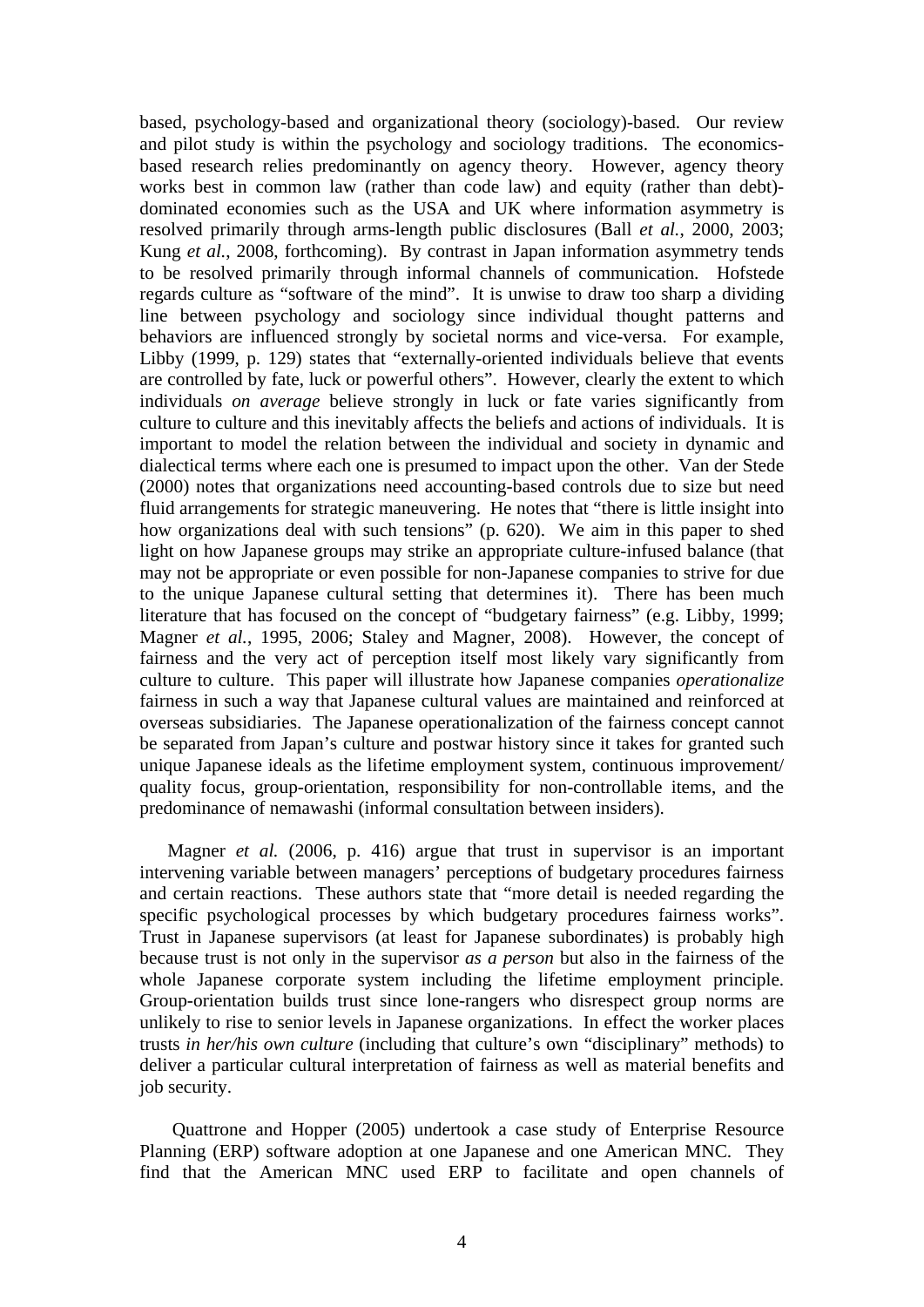communication at the group. Under the new system, non-accountants could input data into the system and utilize data to analyze their own performance against other parts of the business, unbeknown to the division whose data was being used for the comparisons. In Quattrone and Hopper's words, under the new system, "everyone became an accountant". For a short interval in time and space, power was focused in the hands of the person extracting and utilizing the system-produced data.

By contrast, at the Japanese MNC, the ERP system was merely used to maintain and reinforce existing hierarchies, processes and locus of control. Its role was expressly limited by senior management guidelines and important components of the information system were not integrated with the ERP project. The study produces evidence which suggests that senior management of corporate Japanese groups are extremely concerned, compared to their American counterparts, about maintaining hierarchy, processes and the locus of control at overseas subsidiaries. However, Quattrone and Hopper do not specifically link their findings to Japanese culture. It may be that senior managers are concerned with maintaining and reinforcing key Japanese cultural values, and use hierarchies, processes and the locus of control to achieve this. More research is needed to fully understand this phenomenon and validate the case study findings of Quattrone and Hopper.

Welch *et al.* (2007) report on how Toyota Corporation is becoming very concerned that, with its pioneering generation of Japanese executives nearing retirement, the large influx of newcomers including many non-Japanese at overseas subsidiaries will fail to appreciate and be able to reproduce the Toyota culture. President of Toyota Motor North America Shigeru Hayakawa states that "[w]e are making every effort not to lose our DNA". Workers are inculcated and trained in company values and traditions and retiring workers are often re-hired to teach and mentor newcomers. In 2006 Toyota rehired 650 of its 1200 skilled workers eligible for retirement in Japan. Randy Pflughaupt, who has worked with Toyota in the USA since 1982 and was in 2007 promoted to USA marketing head, was recently sent to a week of training in the Toyota way at the Toyota Institute in rural Japan. No officer, no matter how senior or experienced, is exempt from company training courses. One important lesson is Toyota's "five whys" – a tenet that requires engineers to continually ask why a problem is occurring until no new ideas are forthcoming. The Toyota Technical Training Institute just outside Bangalore in India, a \$5.6 million school opened in August 2007, aims to teach Indian recruits in English and history as well as immersing them in the Toyota culture. Two years of classes are needed before an Indian worker is permitted to join the factory assembly line and basic personal discipline and personal grooming are a part of the training. Welch *et al.* (2007, p. 51) report the case of student Harish Hanumantharayappa, age 17, who returned to his village for Hindu New Year clad in a Toyota uniform and a Toyota cap and being the envy of all his friends. Imai (1986) claims that Japanese manufacturing success in the 1950s through to the 1980s did not depend upon the Japanese cultural base as necessary ingredient and could easily be "transplanted" to the West. However, Imai's (1986) viewpoint is inconsistent with the huge expense and effort Toyota is currently taking to train even senior non-Japanese executives in the Toyota culture which is itself a unique product of the Japanese culture and Japan's twentieth century history[1].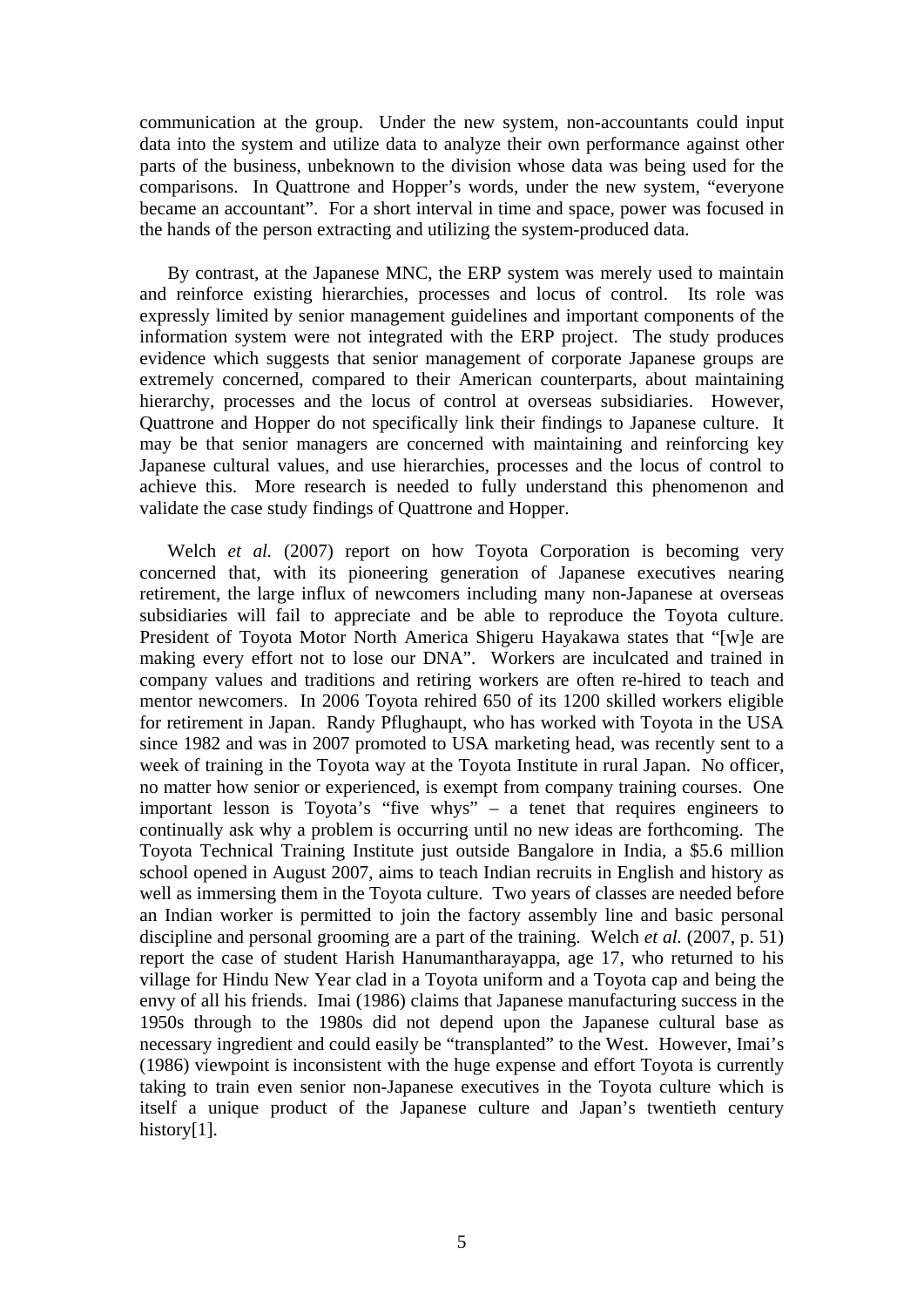Based on Quattrone and Hopper (2006) and Welch *et al.* (2007), we predict that Japanese budgetary practices will tend to be relatively uniform within a group and over time (see Table 1). We also predict that policies and processes enforced upon overseas subsidiaries, including those that relate to cost allocation and performance evaluation, will reflect and reinforce the Japanese collectivist group-orientation, which is itself a product of the Confucian worldview.

#### **Table 1**

Predictions about Budgetary Practice at Japanese corporate groups based on the accounting, education and sociology literatures

| <b>Japanese Cultural Value</b>            | $arccum, caucation and socrone, ruciaicio$<br><b>Principal Predictions</b> |
|-------------------------------------------|----------------------------------------------------------------------------|
| <b>High Power Distance</b>                | (a) Head Office provides Sales Revenue                                     |
| (Hofstede, 2001)                          | targets for overseas subsidiaries                                          |
|                                           | (b) Overseas subsidiaries expected to                                      |
|                                           | follow policies and processes of                                           |
|                                           | parent, i.e. Policies and processes used                                   |
|                                           | to maintain and reinforce Japanese                                         |
|                                           | culture                                                                    |
| <b>Masculinity (Rigid Patriarchal)</b>    | (a) Sales Revenue rather than ROI a more                                   |
| (Hofstede, 2001; Bell and Piper, 2005)    | important goal for Japanese line                                           |
|                                           | managers                                                                   |
| Collectivism over Individualism/Nail that | (a) Reward for line managers based on                                      |
| stands out gets banged down/Only          | actual overall company profit not                                          |
| achievement society values is achievement | individual manager's favorable                                             |
| within the context of the group           | deviation from own budget                                                  |
| (Reischauer, 1992; Hofstede, 2001)        | (b) Public acknowledgement of best                                         |
|                                           | performing divisions relative to budget                                    |
|                                           | to encourage loyalty                                                       |
| Lifetime Employment                       | (a) Lifetime Employment encourages co-                                     |
| (Reischauer, 1992)                        | operation, consensus and mentoring of                                      |
|                                           | junior staff                                                               |
|                                           | (b) Favorable performance of individual                                    |
|                                           | managers not rewarded financially to                                       |
|                                           | discourage "lone-ranger high achievers"                                    |
|                                           | who are a threat to harmony                                                |
| Achievement through Effort/ Quality Focus | (a) Immediate remedial action with                                         |
| (Imai, 1986; Hess and Azuma, 1991; Chen   | respect to Unfavorable Variances                                           |
| and Stevenson, 1995; Otsuka and Smith,    | (b) Results of Variance Investigation                                      |
| 2005)                                     | incorporated promptly into next                                            |
|                                           | period's budget                                                            |
|                                           | (c) Use of Rolling Budgets                                                 |
|                                           | (d) Best and worst performing divisions                                    |
|                                           | relative to budget publicly named so as                                    |
|                                           | to encourage continued/renewed<br>commitment                               |
| East-Asian belief in luck and fate as     | (a) Line managers held accountable for                                     |
| determinants of destiny                   | non-controllable items affecting budgetary                                 |
| (Otsuka and Smith, 2005)                  | attainment                                                                 |
|                                           |                                                                            |

Hofstede (2001), in his revised edition of *Culture's Consequences*, outlines five cultural dimensions, which are Power Distance, Individualism, Uncertainty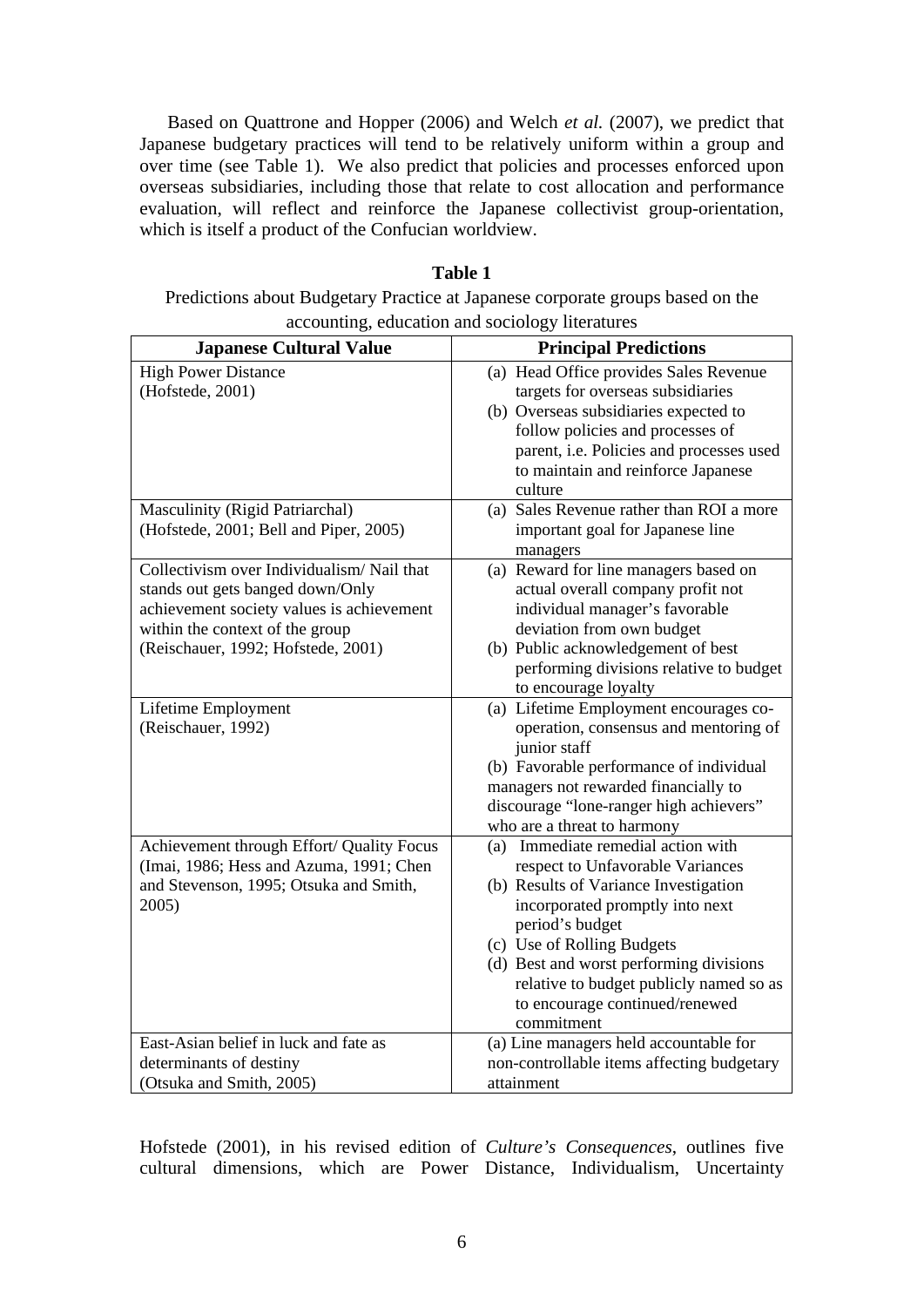Avoidance, Masculinity and Confucian Dynamism. According to these dimensions, Japan's national culture rates highly in the areas of Power Distance, Uncertainty Avoidance, Masculinity and Confucian Dynamism (long-term orientation), and lowly in the area of Individualism. Japan is often regarded as an extreme case, both in terms of the homogeneity of its population in terms of race and ethnicity and its scores on each of the Hofstedian cultural dimensions (especially Masculinity where it is ranked number 1 out of 53 countries; Hofstede, 2001, p. 286).

Leading sociology researchers Bell and Piper (2005, p. 218) have recently classified Japan, Korea and Pakistan as "*rigidly patriarchal*" cultures. They note that these countries do not encourage or allow for either the sending overseas of foreign domestic workers (unlike the Philippines, Indonesia and Sri Lanka), or for the receiving of such workers (unlike Taiwan, Hong Kong and Singapore). By contrast, those Asian countries which encourage/allow either the sending out or receiving of foreign domestic workers (FDWs) are classified as "*patriarchal*" (but not rigidly so) and as "*egalitarian*" (Bell and Piper, 2005, p. 218). Key figures in the Philippines Government have publicly extended the label "silent heroes" to these workers (Bell and Piper, 2005). Consistent with Bell and Piper (2005), we regard the concept of individual free agents (e.g. FDWs) selling their skills and willingness to work on the world market as a characteristic of a less collectivist and less masculine orientation in both the sending and receiving countries. By contrast, Japan is neither a sending nor a receiving country and is classified as rigidly patriarchal.

In Japan, the group, rather than the individual, is regarded as the most important stabilizing and creative force in society (Reischauer, 1992, chap. 13). The Japanese business world has been characterized by the enduring principle of "*lifetime employment*" (Allinson, 1997; Reischauer, 1992, chap. 33). A detailed system of working life has been adopted in most major Japanese corporate groups since World War Two. Under this system, promising graduates are selected from prestigious universities (Allinson, 1997, p. 120). They attach their identity to a large degree to their age cohort, which tends to move progressively upwards in the ranks at uniform speed (Allinson, 1997, p. 117; Reischauer, 1992, p. 320). When the age cohort reaches near retirement age, some are selected as chief executive officers (CEO), others as CEOs of related companies and the remainder retires early, typically at 55 years of age (Reischauer, 1992, p. 320-1). Allinson (1997, p. 111) remarks that the new lifetime employment system that emerged after World War Two created a new "social type" that had first arrived on the scene during the pre-war period but only in small numbers. The salaried worker or *sararii-man* "became the symbol of a new social category to which many now aspired".

Workers in Japan define their identity, not as possessors of a certain skill set (such as accountant, welder), but in terms of their belonging to the company group (Reischauer, 1992, p. 133). A male worker would see himself, for example, as a "Mitsubishi man", "Mitsui Trading man" or "Finance Ministry man" (Reischauer, 1992, p. 133, 323). Another vital ingredient of the Japanese system is that, even when demand for the company's product falls, workers are rarely retrenched. Instead, they are re-assigned to other roles within the company (Allinson, 1997, p. 183; Reischauer, 1992, p. 325). This tends to reinforce both worker loyalty and identification with the company. As Allinson (1997, p. 137) explains about the 1974-1989 period: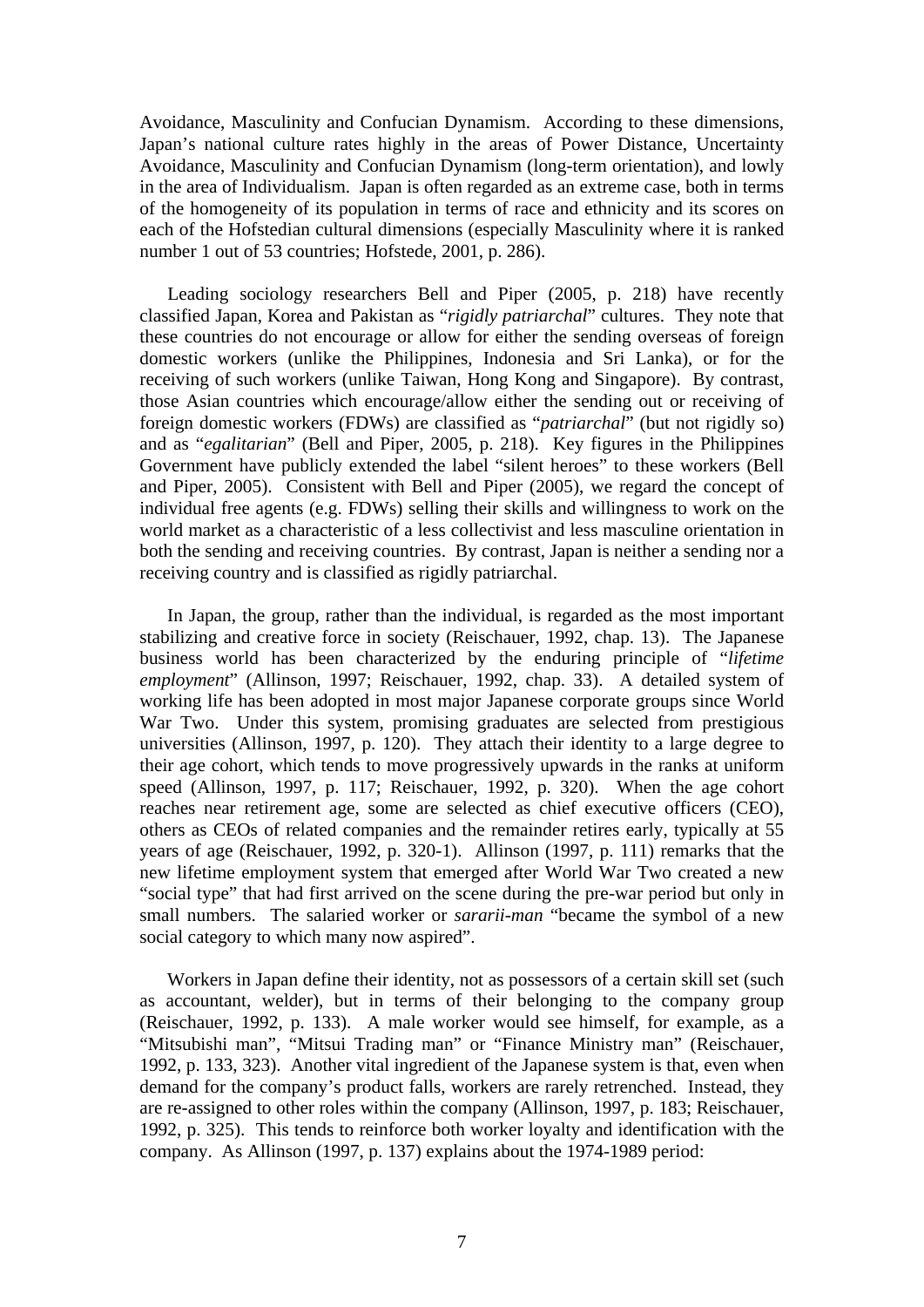Unemployment levels rose to [only] about the 3 percent level, never reaching the doubledigit level that became endemic in some European countries. Japanese employers deserve substantial credit for this outcome. They operated under a social contract that obligated them to find jobs for as many displaced workers as they could. Lingering memories of widespread unemployment in the 1940s, along with a commitment to fullemployment policies, determined their responses.

During the economically troubled times of the 1989-1995 period, a period dominated in Japan by the theme of restructuring (*resutora*), Allinson (1997, p. 183) notes that lifetime employment remained a "custom" that employers went at great lengths to honor. Lifetime employment proved remarkably durable even during the hard times of the 1990s suggesting that it has become a hardcore irremovable feature of Japanese society (although clearly some firms in the 1990s did lay off regular full-time staff). In Allinson's (1997, p. 183) words:

Japanese employers strove, to the greatest extent possible, to protect the custom of lifetime employment, even when they could not maintain a total commitment to full employment. When implementing production cutbacks, firms usually tried to protect their core workers at all costs through a series of carefully implemented steps. To relieve pressure on current workers, firms did not hire new entrants. They eliminated overtime payments. They laid off temporary and part-time workers. They also provided incentives to induce older workers to retire. If one firm could not find work for its employees, it would send them to affiliated firms. … Only as a last resort, it seems, did firms finally lay off regular, full-time, male employees, the principal beneficiaries of the lifetime employment system.

One negative aspect of the collectivist orientation in the work-place includes the subtle pressures exerted on individuals to conform. For example, workers are expected to join colleagues for after-work drinks on a regular basis (the demarcation between "company time" and "personal time" is much less rigid, compared to the West) (Allinson, 1997, p. 193). This is often the case even when the worker's finances are constrained and an early start is required the next day.

In an attempt to operationalize key elements of cultural difference in the education literature, Otsuka and Smith (2005) argue that Japanese value most highly "*achievement through effort*" whereas Westerners, and in particular Americans, value most highly "*achievement through ability*". Studies in the education literature consistently find that Westerners perceive individual ability to be primarily fixed (Nicholls, 1979; Dweck and Bempechat, 1983; Weiner, 1986; Stipek and MacIver, 1989; Salili, 1995; Otsuka and Smith, 2005, p. 98, 102). By contrast, Japanese (and East-Asians generally) perceive effort as an important moderating factor which interacts jointly with ability to create achievements. "Accordingly, the East-Asian conceptions of ability are closely related to an incremental theory of ability, which views ability as something they produce and *something with great potential to be increased through their efforts*" (Otsuka and Smith, 2005, p. 101, emphasis added). According to the East-Asian mindset, ability is viewed as being malleable, to a certain extent, by and through effort (Nicholls, 1979; Dweck and Bempechat, 1983; Hau and Salili, 1989; Stipek and MacIver, 1989; Otsuka and Smith, 2005, p. 98, 102, 104). This is consistent with group-orientation because effort is usually a *shared activity*, which involves co-operation, sharing, team work and joint (team) learning (Doi, 1973; Covington and Omelich, 1979; Stewart, 1985; Reischauer, 1992; Otsuka and Smith, 2005, p. 99-100). By contrast, ability largely revolves around the individual. An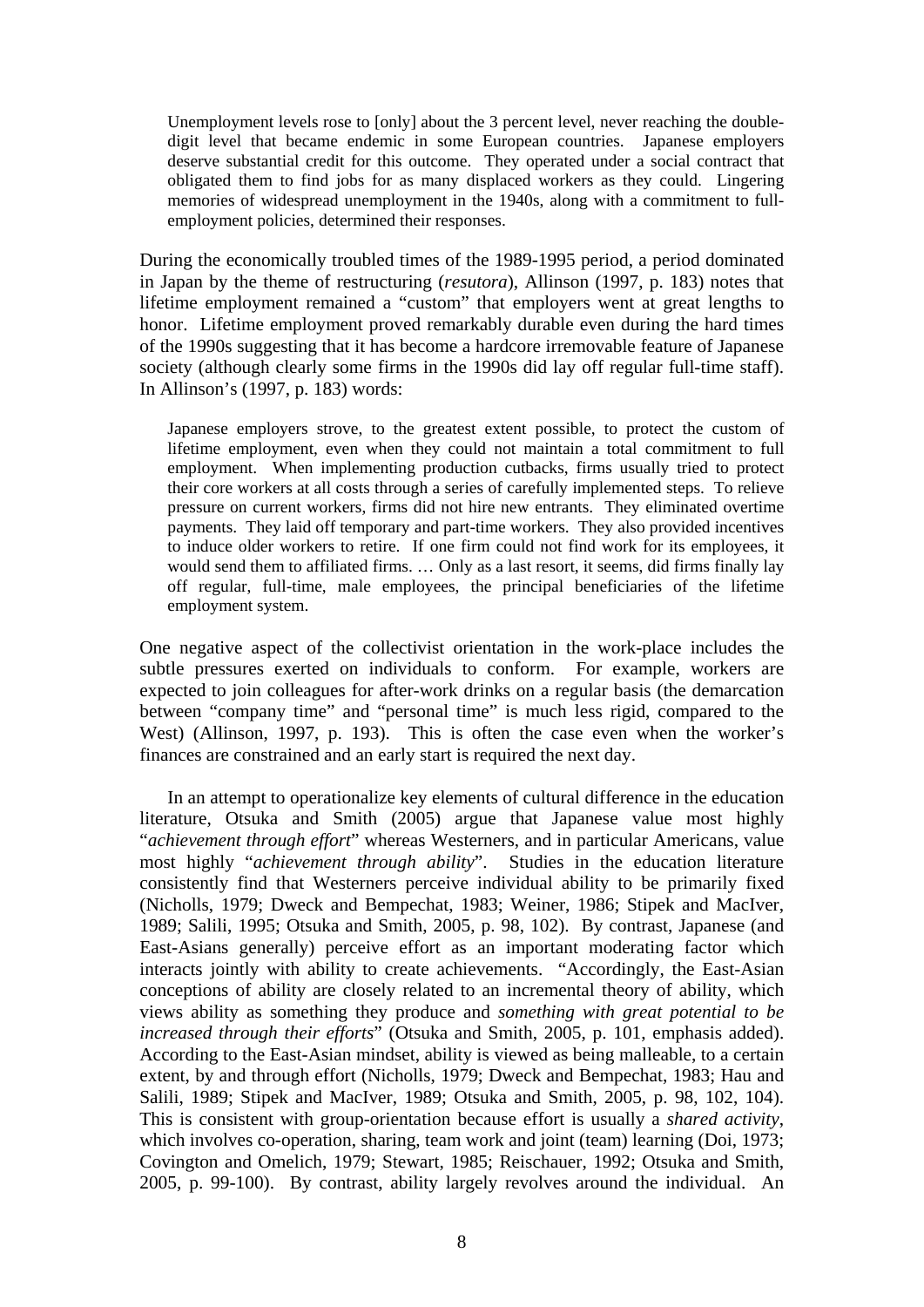important empirical study in the education literature, which supports the achievement through effort/ability dichotomy, is Hess and Azuma (1991, cited in Otsuka and Smith, 2005, p. 102). This study shows that young Japanese children take longer to complete assigned drawing tasks (average 80.5 seconds) than their American counterparts (average 55.3 seconds). However, in the end, the Japanese children achieve at a higher level (9.9 average errors for the Japanese children, compared to 11.4 average errors for the American children). The study clearly demonstrates the achievement through effort/ quality focus that family and school socialization (Althusser, 2008; Robertson, 1977, p. 350-3; Waters and Crook, 1993, p. 314-60) has inculcated in Japanese children at an early age[2]. We, therefore, predict that in Japanese corporate groups (a) there will be immediate remedial action with respect to unfavorable variances; (b) results of variance investigation will be incorporated promptly into next period's budget; (c) rolling budgets will be frequently used; and (d) best and worst performing divisions relative to budget will be publicly named so as to encourage continued/renewed commitment (see Table 1).

Anthony and Govindarajan (2003, p. 420) have classified the budgetary process as either "*top-down*" or "*bottom-up*", and this dichotomy has become widespread. It portrays the budgeting act as being one directional. In Japanese groups, elements of both are observed, through a dynamic system which defies easy categorization. In Japan, documents detailing proposed plans of action are frequently circulated from senior managers, down the chain of command, to gain informal assent and support from middle and lower managers. The process of informal consultation and consensus building outside formal meetings is termed "*nemawashi*" (Reischauer, 1992, p. 321), and the more specific process of document circulation is termed "*ringisei*" (Reischauer, 1992, p. 321). Under ringisei, plans are reviewed by middle and lower managers, who might affix their seal to the plans, and then they are redirected back to the more senior managers. Decision making is consensual (or at least there is consultation) and decisions are reached through informal channels of communication before they are formally ratified at a higher level. This wide circulation of plans and extensive consultation processes avoids loss of face, and maintains harmony (at least on the surface). The actual process of consultation and decision making (ringisei and nemawashi) that occurs in Japanese groups appears more complex and dynamic than allowed for by Anthony and Govindarajan's dichotomy.

It can be argued that the Japanese approach in the business world, being based on the core principle of lifetime employment, actually *encourages* full and frank discussions and consensual decision making between superiors and subordinates (Reischauer, 1992, p. 321). The reason is that talented young executives are rarely promoted above a less-talented manager senior to them in years, and so the senior manager feels no threat from the talented junior (Reischauer, 1992, p. 321). The system encourages and fosters a "*benevolent paternalism*" where senior managers, feeling that their subordinates are no threat to their position, willingly adopt the roles of mentor and counselor (Reischauer, 1992, p. 324). If this perception is accurate, there may be an inverse association between Hofstede's dimensions of Power Distance and Individualism in Japan, with the national culture being characterized as Low Individualism (High Collectivism)/ High Power Distance.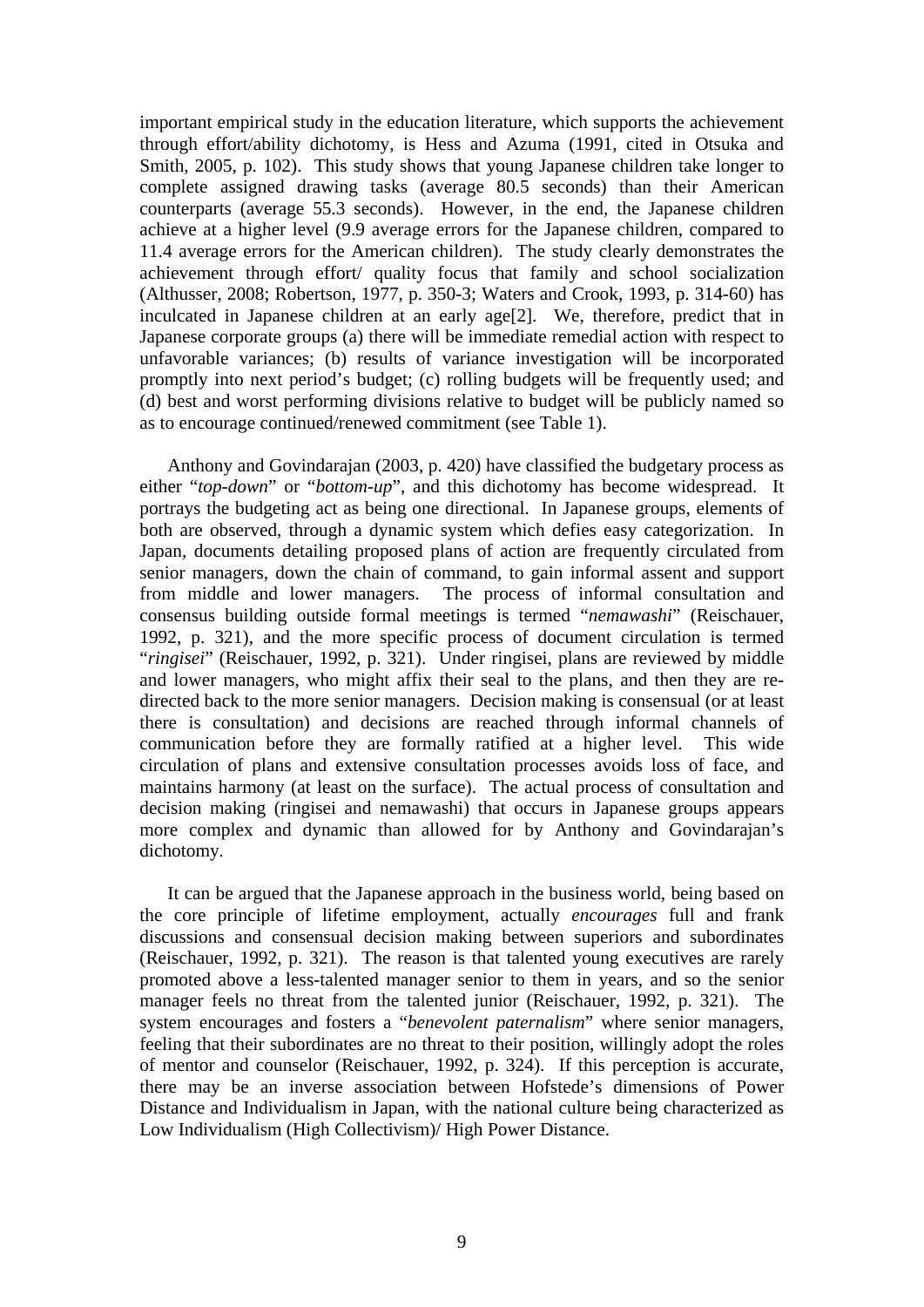One famous Japanese saying is "the nail that stands out gets banged down" (Reischauer, 1992, p. 136). Compared to the US, the Japanese culture values much less highly the "*lone ranger high achiever*" who does not adhere to the social norms of the group (Reischauer, 1992, p. 136, 138, 321, 337). In fact, achievement is largely devoid of meaning in Japanese culture outside the context of the group (Salili, 1996; Otsuka and Smith, 2005, p. 100). A person's identification with a group, and his/her sharing of group values and identity, injects meaning into Japanese achievements. It can even be argued that the Japanese society *only* values and recognizes group achievement (Hsu, 1985; Feather and McKee, 1993; Otsuka and Smith, 2005, p. 101). Because of this worldview, the exact contribution of each individual to group achievement is rarely subjected to detailed scrutiny. When applied to the business world, we expect that senior management at Japanese MNCs will maintain and reinforce group-orientation (a Japanese cultural value) through the means of (implicit and explicit) hierarchies, policies and processes. The Confucian ideal of *filial piety* is likely to be an important motivating force behind senior management thinking and action, and we expect that its implications will be visible in the policies and processes implemented. Because of the collectivism dynamic present in Japanese society, we, therefore, predict that Japanese corporate groups will (a) reward line managers based on actual overall company profit rather than an individual manager's favorable deviation from her/his own budget; and (b) publicly acknowledge best performing divisions relative to budget to encourage loyalty (see Table 1). Because of the Japanese lifetime employment principle, we, therefore, predict that Japanese corporate groups (a) will encourage co-operation, consensus and mentoring of junior staff; and (b) not reward financially favorable performers relative to budget so as to discourage lone-ranger high achievers who are a threat to harmony.

Chinese society, like Japan, has Confucian roots (Hofstede and Bond, 1988; Reischauer, 1992; Biggs and Watkins, 1996; Biggs, 2001; Hofstede, 2001), and the ethics of Confucianism remain a silent and invisible force that permeates every aspect of national life (Tu, 1990). We expect Chinese companies to also be characterized by the Confucian ethics of harmony, filial piety, respect for elders, thrift and long-term orientation (Hsu, 1981; Tu, 1985, 1990; Reischauer, 1992; Hofstede, 2001). Otsuka and Smith (2005) regard ethnic Chinese as being similar in culture to Japanese, due to the shared Confucian roots. However, they are not identical. The do-it-yourself ethic is likely to be marginally higher for Chinese than for Japanese and the grouporientation slightly reduced. Supporting this is research in the education literature (Chen and Stevenson, 1995, cited in Otsuka and Smith, 2005, p. 101) where European Americans, Beijing Chinese, Taipei Chinese and Sendai Japanese students were asked about their opinion of the relative roles played by effort and ability in educational achievement. Twenty-three percent of European Americans stated that effort played the greater role in achievement, rather than ability, as compared to 57%, 59% and 72% of the Chinese, Taiwanese and Japanese students, respectively. The difference in scores of the Japanese and both Chinese groups are interesting, and they suggest that ethnic Chinese are less group-oriented and more individualistic than Japanese. This suggests that the Japanese can be viewed as a culturally extreme case (even within Asia), consistent with Bell and Piper (2005). When applied to the business world and budgeting, we expect group-orientation to be reinforced, but *to a lesser degree*, in the policies of Chinese companies compared to their Japanese counterparts.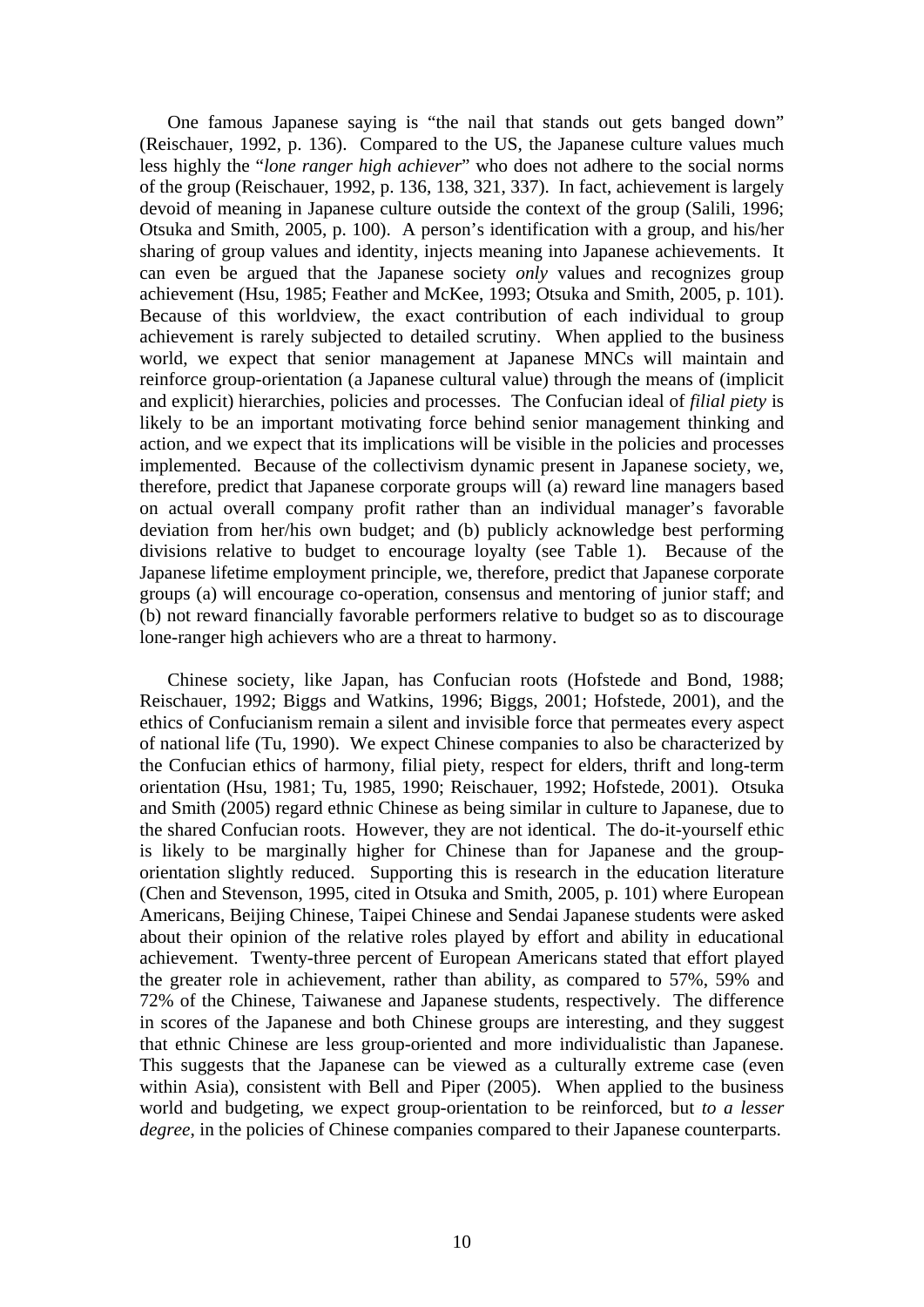Lin and Yu (2002) perform an exploratory study where they describe the process whereby one state-owned enterprise, SOE (the Han Dan Iron and Steel Company) adopted Western cost accounting techniques en masse over a ten-year period. They analyze the case study primarily in terms of Rogers' *Diffusion of Innovations* theory (1995), which, although having been used frequently in the information systems literature (e.g. Gregor and Menzies, 2000; Rodrigues and James, 2005), is less familiar to accounting researchers. This theory presumes that new innovations are adopted (diffused) when a company faces unfavorable business conditions and is forced to adapt to survive. This threat to survival means that more conservative organizations will implement innovations used successfully by a minority of less riskaverse, market-leading early adopters. Without the threat to survival, it is unlikely that this diffusion would occur. Lin and Yu argue that Han Dan was in a position where its survival was threatened, and it was forced to adopt Western cost-accounting techniques to improve its profitability and efficiency. One Western-educated manager at Han Dan championed the cause of Western cost accounting techniques internally within Han Dan, and over time this led to its adoption. Lin and Yu also claim that the adoption of Western cost accounting techniques, and in particular primary bonuses connected to attainment of budgetary goals, allowed Han Dan to progressively return to profitability.

 At Han Dan, primary bonuses (40-50% of income) are calculated based solely on deviations from responsibility centre target costs, a master budget-based number. Under the *cost-veto* mechanism in place, no exceptions or exemptions for rises in uncontrollable costs may be taken into account in the calculation of primary bonuses. Bonuses based upon deviation from standard extend as far down as the individual worker level. Although flexible budgeting is practiced at Han Dan (three possible cost outcomes are specified in advance), primary bonuses are calculated based only on achievement of the master budget target. Bonuses are also based upon performances according to a diverse list of performance indicators, some of which are not products of the traditional accounting process. These performance indicators include production output, product mix, quality, usage/ consumption rates, and labor safety and protection (Lin and Yu, 2002, p. 458). However, strong performance in relation to these other performance indicators is always secondary to attaining responsibility centre target costs in the calculation of bonuses. If the other performance targets are met, but responsibility centre target cost is not achieved by the manager/worker, then the entire bonus and all other benefits are lost (Lin and Yu, 2002, p. 457).

The Western cost-accounting system adopted at Han Dan strongly reflects the notion of individual accountability for performance. As such, it is consistent with Otsuka and Smith's (2005) conclusion that Chinese have more of a do-it-yourself ethic than Japanese, and a somewhat lower group-orientation. The Han Dan case may support Bell and Piper's (2005) classification of Japan but not predominantly Chinese societies such as Hong Kong, Taiwan and Singapore as *rigidly patriarchal*. This second conclusion requires us to assume that High Power Distance (patriarchy) is consistent with group-orientation. This may well be true in relation to Japan because High Power Distance, within the unique context of the Japanese lifetime employment system, may encourage more, rather than less, interaction and consensual decisionmaking.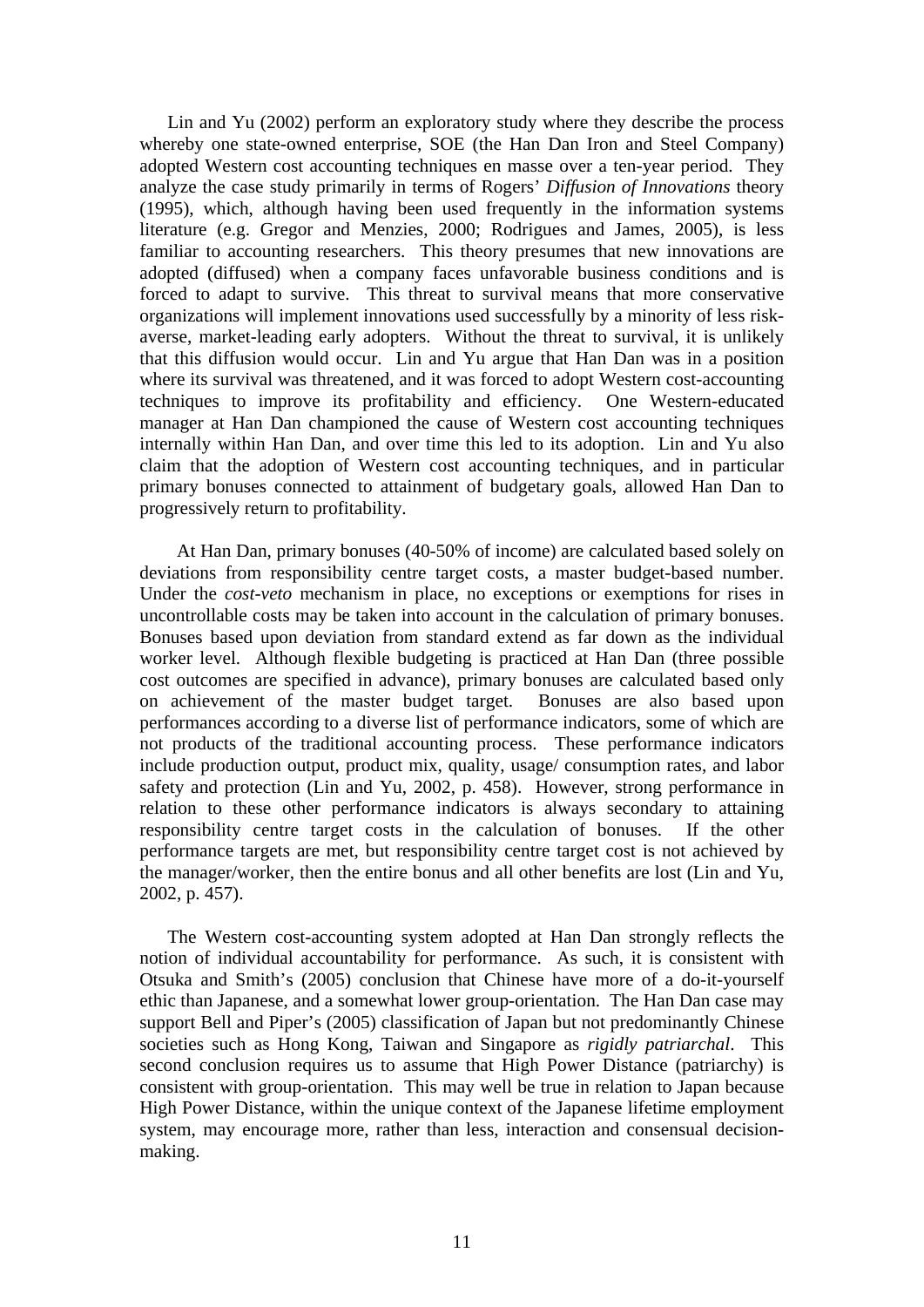The research agenda encouraged by the present study will explore understandings of the ways Japanese cultural values are *maintained* and *reinforced* by the senior management of Japanese MNCs at their overseas subsidiaries The findings can be compared with Lin and Yu's Han Dan case, bearing in mind the cultural differences that Chen and Stevenson (1995), Otsuka and Smith (2005), and Bell and Piper (2005) claim exist between Japan and ethnic Chinese societies. Results may also confirm Wickramasinghe and Hopper's (2005) important finding, *in a different cultural context*, that ethnic and cultural differences are a silent but pervasive source of many unresolved tensions and failings within organizations that operate in a multi-cultural environment.

#### **Pilot study research method**

We begin tentative first steps to pursue the research agenda suggested by this paper's literature review and Table 1. We use a single case study approach so as to more fully explore the richness and detail of the company-specific setting. Single and multiple case studies have been suggested by Eisenhardt (1989) and Yin (2003) as being suitable for theory-building (grounded theory) research. This pilot study adds to the recent management accounting literature, such as Armstrong (1983, 1989, 2007), Lightbody (2000), Lin and Yu (2002), Norris (2002), Saravanamuthu and Tinker (2003), Wickramasinghe and Hopper (2005), Major and Hopper (2005), Irvine (2005), Quattrone and Hopper (2005), Alawattage and Wickramasinghe (2006) and Efferin and Hopper (2007) which use single and multiple case studies. However, results of our pilot study cannot be regarded as conclusive or generalizable due to the small number of interviews (only two) which we were permitted to conduct with our pilot company's managers. At best, our findings here only add insight to the present study's literature review and Table 1. We encourage other researchers to undertake larger sample studies using our research agenda and hypotheses.

We chose as the pilot case study company the Singaporean subsidiary of a wellknown Japanese MNC operating in the manufacturing sector. This company has a global brand name and produces a range of products, primarily electrical domestic household appliances. The Japanese group was one of those that in the 1980s "won notoriety [outside Japan] as symbols of Japanese corporate wealth and power" (Allinson, 1997, p. 179). It was formed in 1918 and incorporated in 1935 thus making the firm part of the generation of firms, a generation that included Hitachi, Nissan, Toshiba and Toyota, formed in the 1920 to 1939 period but which became economic giants only after World War Two (Allinson, 1997, p. 28). These firms can be contrasted with the earlier "*zaibatsu*", the four most important of which were in 1932 Mitsui (origins in the seventeenth century), Mitsubishi (formed in 1870 by the Iwasaki family), Sumitomo and Yasuda (both having their origins like Mitsui in the Tokugawa era) (Allinson, 1997, p. 25).

Our company was chosen because the first-mentioned author was working there (as accountant) and had some experience of the actual budgeting process and policies. The sources of evidence were: (a) observation; (b) personal knowledge gained through the first-mentioned author's *lived experience* working at the company as accountant over a number of years; (c) confidential budget data for the 2002 year; (d) and interviews with two managers who were integral to the budgetary process at the company. Before we denigrate the validity of knowledge gained through prior working experience, we should remember that Michel Foucault, in his ground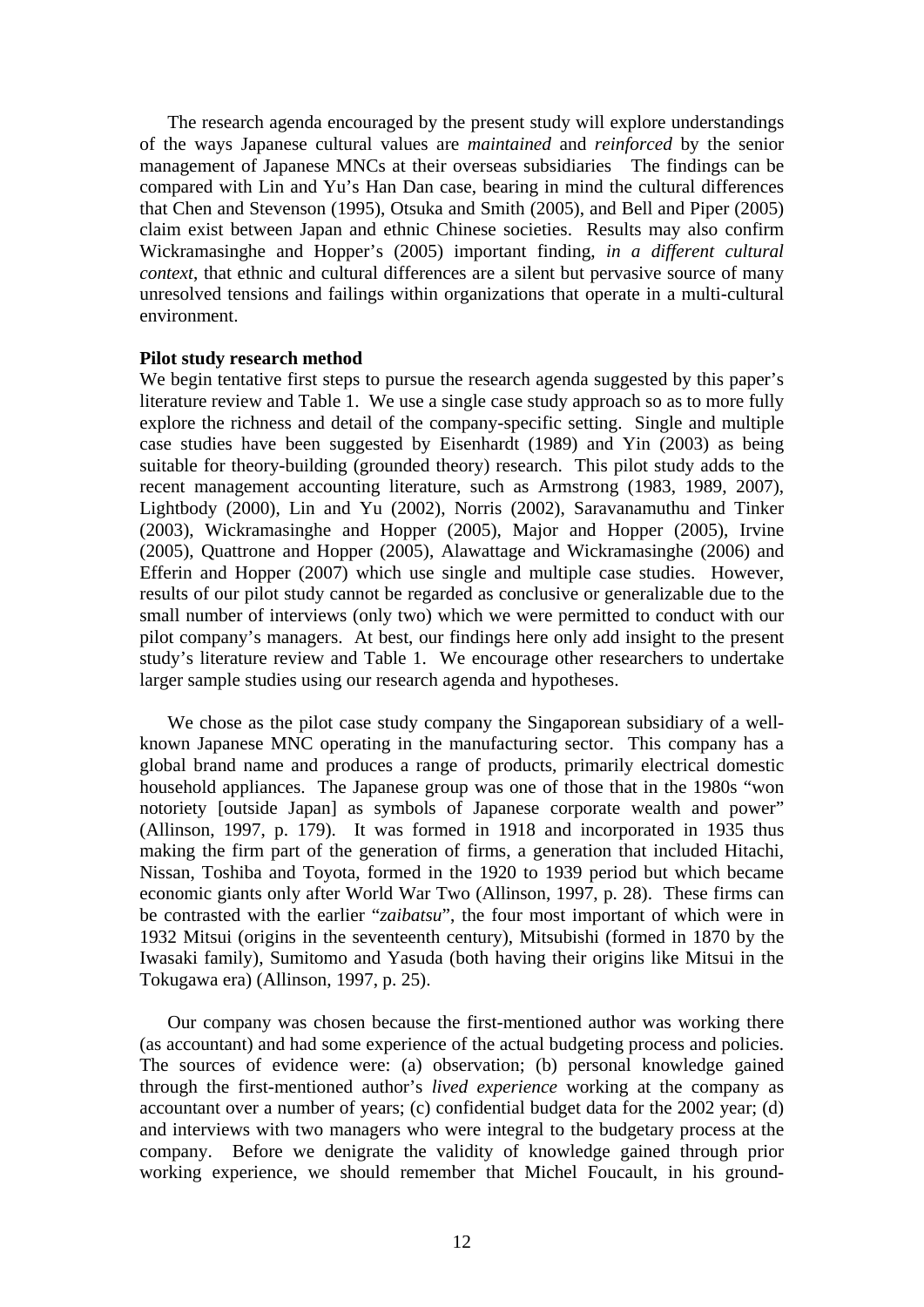breaking first book on the nature of psychiatry *Madness and Civilization* (1988), used as his primary source of information knowledge gained from his time working as an intern at a French hospital. A company accountant will have a large number of informal "interviews" with managers and workers whilst performing regular duties; will sit in on a variety of meetings, presentations and speeches; and will become familiar with company processes and culture through immersion. All of this immersion in company processes and culture is generally not available, or at least not to the same extent, for a university academic doing short stints of field-work where company workers may not always act "naturally" but may be "posing for the camera".

We were not permitted access to interview more managers, which is a clear limitation of this pilot study. The two individuals interviewed were the Finance Director (FD) and the Purchasing Manager (PM). Both individuals are extremely important contributors to the budgeting process, and their significance adds to the quality of the data collected mitigating the low quantity of data collected. The FD is responsible for coordinating the entire budgeting process (there is no Budget Committee) and recommends, jointly with the Managing Director (MD) of the company, hereinafter referred to as "Proliferation", the final budget for approval to the Head Office (HQ) located in Japan. The PM's role is vital in a company which aims to minimize the direct labor (DL) component of its production costs, and also allocates all overhead to products based on direct materials (DM) dollars.

Interviews demand real interaction between the researcher and the respondent. To be able to conduct the interview efficiently, the researcher needs to understand (and, to a degree, empathize with) the respondent's background, values and expectations. Interviews are often considered to be a high quality data collection method. The firstmentioned author (who conducted both interviews) is a Chinese Singaporean, based in Singapore, and so shares the same cultural background as the PM (also Chinese Singaporean). We take into account Baskerville (2003) and Baskerville-Morley's (2005) critique of Hofstede's (2001) work. Baskerville-Morley argues that Hofstede wrongly equates nation with culture. This may not be a problem in a country such as Japan, which is ethnically and culturally homogeneous. By contrast, in countries which are home to several ethnic groups, such as Singapore, Malaysia, Kenya (see Sian, 2006, 2007) and Fiji (see Otsuka, 2005; Irvine and Deo, 2006), it may be necessary to consider separately the ethnic group of the respondent. So, for example, in Singapore, we might assume homogeneity only within the three major ethnic groups resident in the country – Chinese Singaporeans, Malay Singaporeans, and Indian Singaporeans – rather than across the three groupings. The first-mentioned author and the PM, therefore, can be said to belong to the same cultural/ethnic group, that of Chinese Singaporeans.

Another limitation of the study is that the first-mentioned author interviewed her superior, the FD. By contrast, she was not in daily contact with the PM in performing regular work tasks. Although the closeness of the interviewer to the interviewee can be viewed as a limitation of the study, the other co-authors were not involved in the interview process, and it is hoped that they were able to add further objectivity to the analysis process.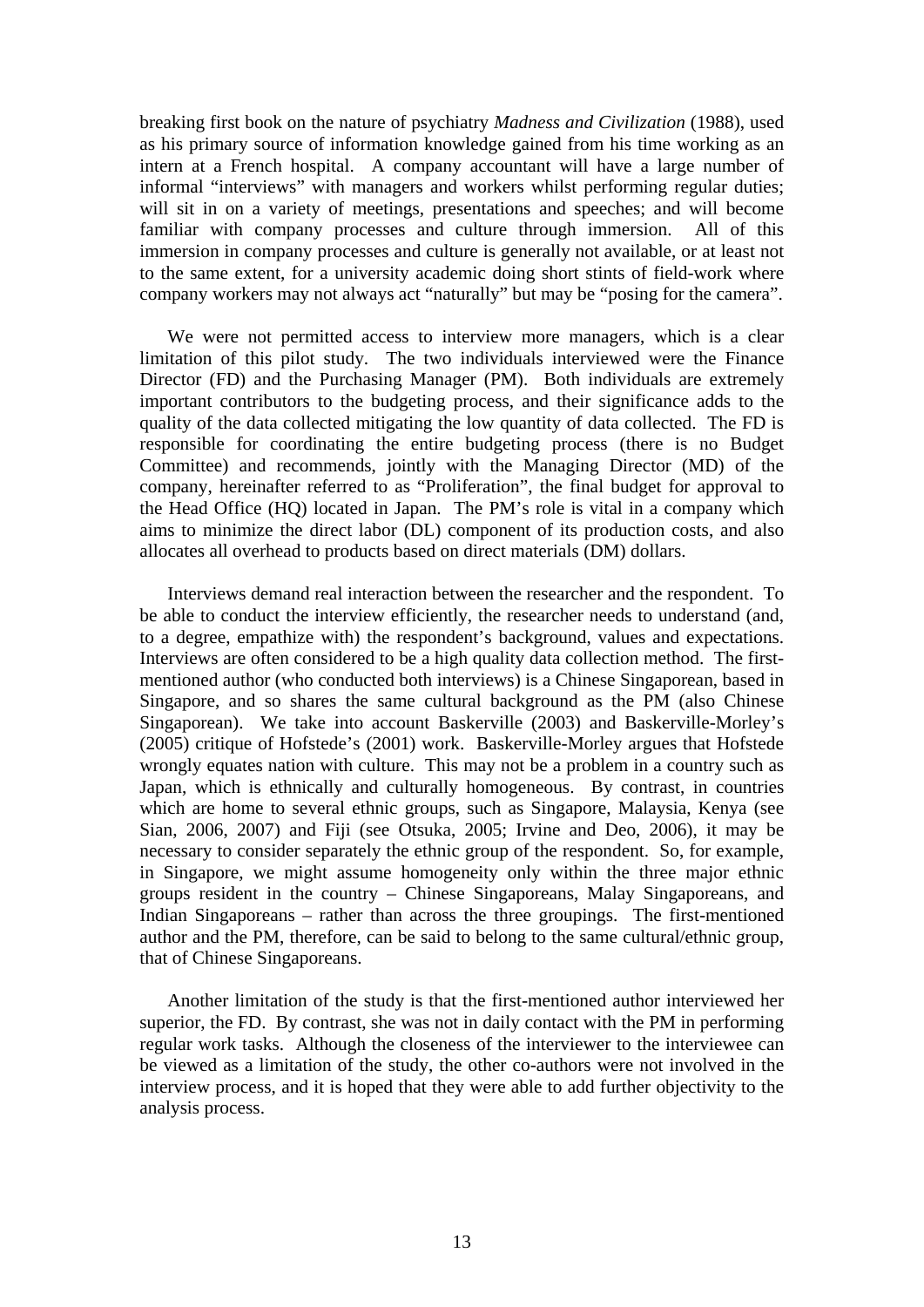#### **The budgeting process: walk-through tour**

This section reports the findings of the observation and past experiential evidence obtained for the pilot case study.

As a subsidiary of the Japanese Masaki Group (name changed), Proliferation (Singapore), hereafter referred to as Proliferation (name changed), must follow HQ guidelines in preparing the budget. Each January HQ disseminates the corporate strategic plan as a guideline for the preparation of the budget for the forthcoming year.

There is no Budget Committee at Proliferation. The Finance Department members are responsible for the preparation, distribution, and processing of forms used in gathering budget data, and they handle most of the work of actually formulating the budget schedules and reports. Each Division Manager (DM) makes all budget decisions, and the final budget requires approval by the FD and MD of Proliferation.

Proliferation's budget year coincides with its fiscal year ending in March. Synchronizing the budget period with the organization's fiscal period facilitates comparison of actual operating results with the budgeted result. The annual budget is usually prepared in January, with a revised budget prepared in August for the  $2<sup>nd</sup>$  half yearly time period. A rolling four months forecast is prepared monthly based on newly available information. "*Continuous budgets*" or "*rolling budgets*" are a very common form of master budget that simply add a month in the future, as the month just concluded is dropped. Use of rolling budgets is consistent with our Table 1 prediction for Japanese corporate groups due to Japan society's achievement through effort/quality focus. The use of the rolling-budget is also consistent with the findings of Ekholm and Wallin (2000), who document that many firms are replacing traditional budgets with rolling budgets. In addition, Hansen and Van der Stede (2004) find that budget performance in relation to the short-term (operation planning) function is positively associated with the use of rolling budgets.

A good way to explain the budgeting process of Proliferation is to take a *walkthrough tour* of the development of the annual budget. We focus on preparation of the master budget because it provides a comprehensive picture of the entire budgeting process at Proliferation (base year: 2002).

At Proliferation, the standard cost system for manufacturing costs has two direct cost categories (DM and Direct Manufacturing Labor), and one indirect cost pool (Manufacturing Overhead). Manufacturing Overhead (both variable and fixed) is allocated to products using DM Dollars as the allocation base. We suggest that this allocation base is chosen as a proxy for *number of parts* (production volume and complexity) in a group which is trying to minimize direct labor usage. It stands in contrast to most management accounting texts where Direct Labor Hours is often presented as the typical or traditional allocation base. For example, Garrison *et al.* (2006, p. 93) state: "The most widely used allocation bases are direct labor-hours and direct labor cost, with machine-hours and even units of product (where a company has only a single product) also used to some extent". Hiromoto (1988) points out that Japanese companies frequently do not choose an allocation base because it reflects the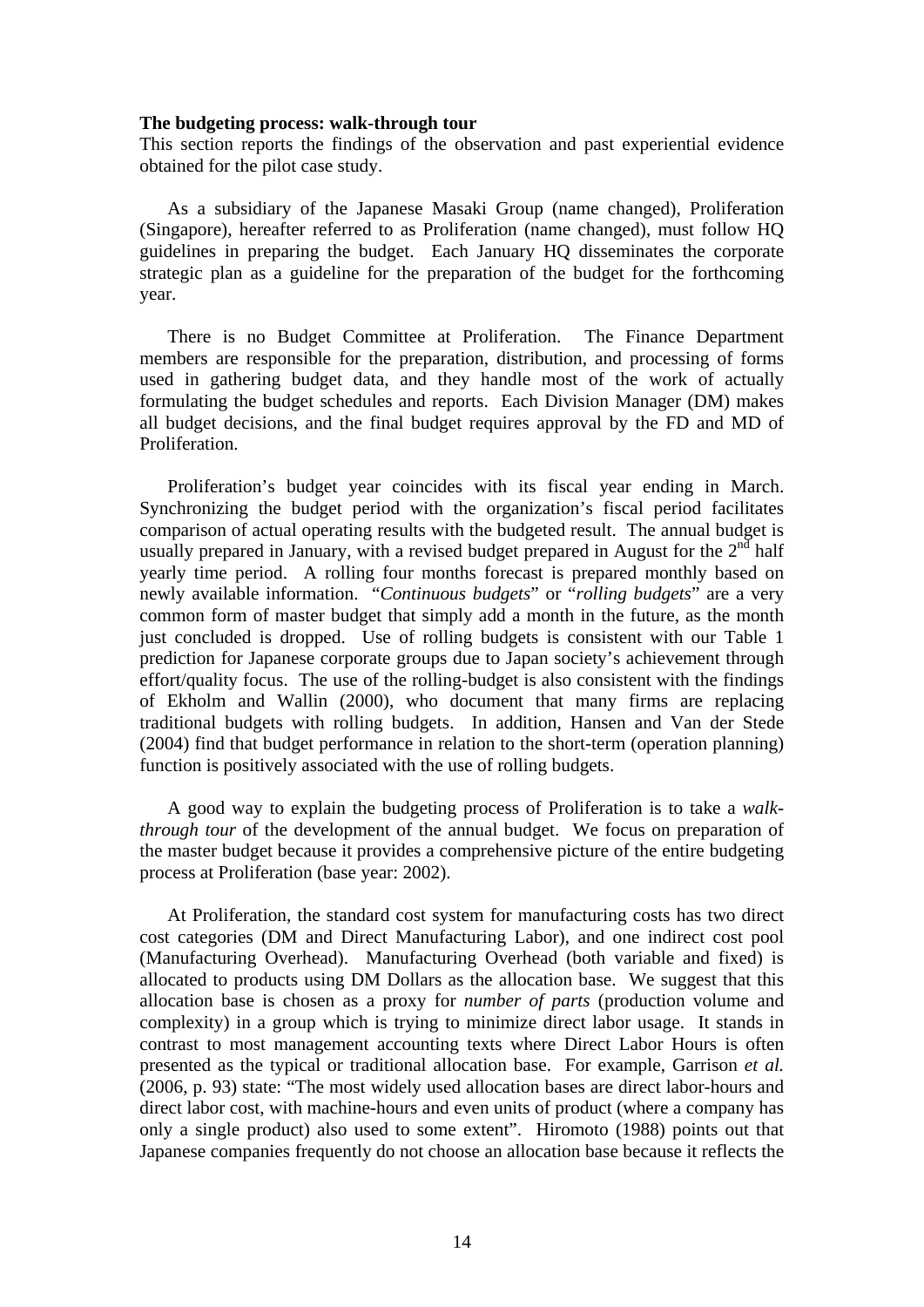flow of costs. Instead, an allocation base is chosen because it forces managers to discipline their spending in terms of units of the allocation base.

Using the terminology of Anthony and Govindarajan (2003, p. 420), the preparation of the budget at Proliferation consists of some *top-down* (sales) and some *bottom-up* (expenses, head-count and over-time) aspects. Sales forecasts drive production. The *sales budget* is the basis for all the other operating budgets and most of the financial budgets.

The normal practice at most manufacturing companies is for the Sales and Marketing Department to create the sales forecast. However, at Proliferation, HQ supplies the sales forecast to Proliferation. This is consistent with a hierarchical management style, reflective of High Power Distance, Low Individualism and High Uncertainty Avoidance in Japan and Japanese MNCs (see Table 1).

The extant empirical evidence shows that Japanese companies consistently rank *sales revenue* as the most important budget goal for divisional managers (Radebaugh *et al.*, 2006, p. 384-5). For example, Bailes and Assada (1991, p. 137, cited in Radebaugh *et al.*, 2006, p. 385) find that 86.3 percent of surveyed Japanese companies list sales volume as the most important goal for managers at divisional level, compared to 27.9 percent of surveyed US companies. By contrast, Return on Investment (ROI) is listed as the most important goal for managers at the divisional level by 68.4 percent of US companies, but by only 3.1 percent of their Japanese counterparts (Bailes and Assada, 1991, p. 137, cited in Radebaugh *et al.*, 2006, p. 385). Shields *et al.* (1991) and Demirag (1994) report similar findings.

Given this weight of empirical evidence, which indicates the heavy reliance that Japanese companies place on sales volume as a goal for divisional managers, it is not surprising that at Proliferation the HQ provides the sales forecast to the subsidiary. The Masaki Group process of providing the wholly-owned subsidiary with sales forecasts, rather than allow them to be developed internally, is consistent with Bailes and Assada's (1991, cited in Radebaugh *et al.*, 2006, p. 388) finding that American divisional managers are more likely than their Japanese counterparts to both participate in Budget Committee discussions, and influence Budget Committee outcomes. We conclude, consistent with Otsuka and Smith (2005), that sales revenue is an important target in the minds of senior Japanese managers because it is more closely aligned than ROI to the Japanese cultural value of *achievement through effort*[3].

During January of each year, the Finance Department at Proliferation receives the sales forecast from HQ. Based on the targeted inventory turnover days, approved by the General Manager (GM), the planner will compute a detailed schedule showing the production, sales and inventory (known as the PSI) for the months involved.

The standard procedure is that the Finance Department then disseminates the PSI to all the Department Managers as a guideline for the preparation of their departmental budgets. The production budget in turn is used to determine the budgets for manufacturing cost, including the DM budget, the direct labor (DL) budgets, and the manufacturing overhead budget. These budgets are then combined with the data from the sales budget and the selling and administrative expenses budget to determine the cash budget.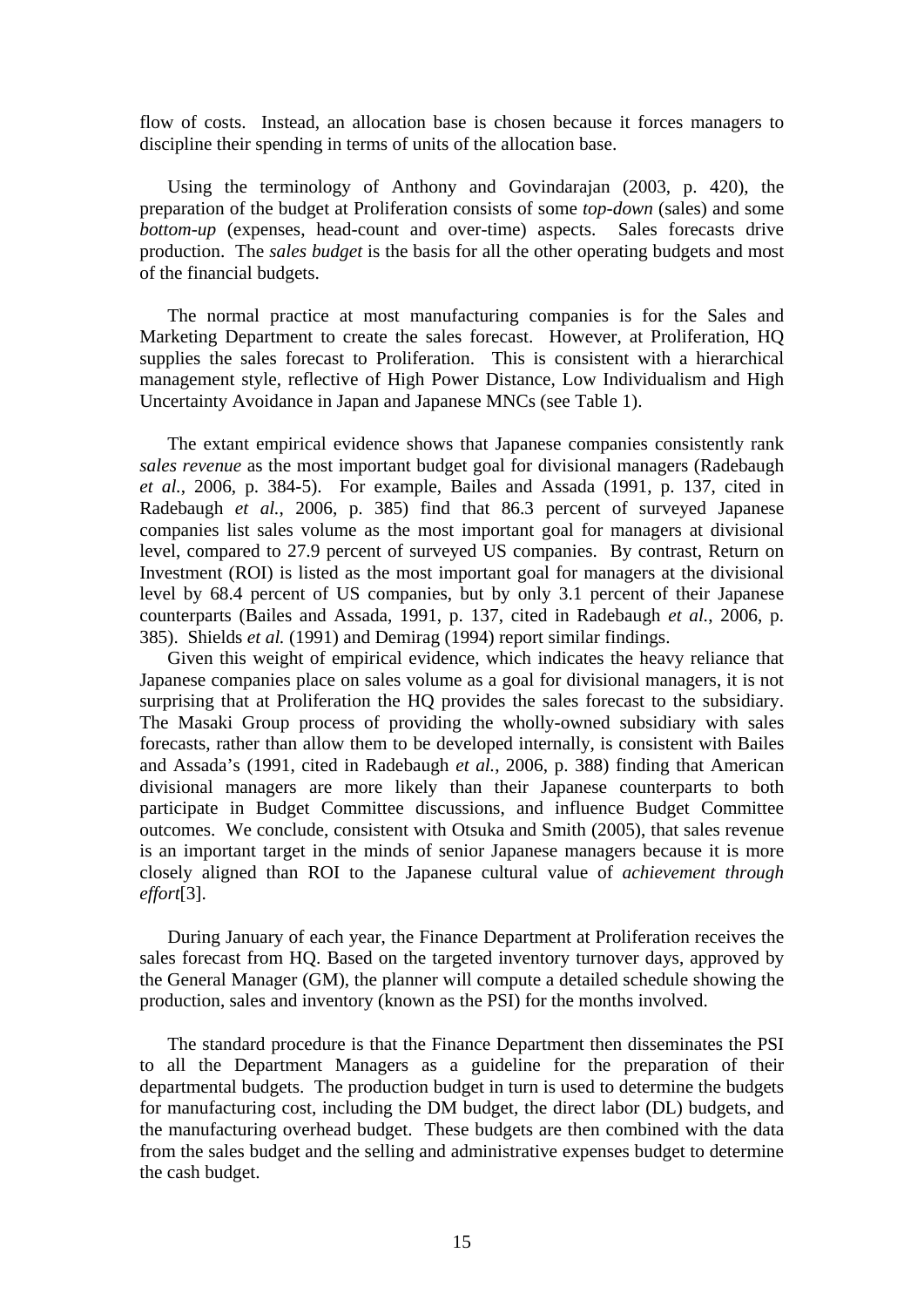The proposed budgets go up through successive levels in the organization. Ultimately, Finance Department members put the pieces together and examine the total. The FD and MD of Proliferation jointly recommend final approval to HQ. This happens in January, just prior to the beginning of the budget year.

At Proliferation, there are two budget review periods: monthly and half yearly. Proliferation prepares a budget for the whole year, but only the first six months of this budget is formally approved by HQ. The budget for the second six months is revised and approved shortly before the period begins. Monthly reviews are an evaluation of actual versus budget, with related variances reported and queried. The Finance Department prepares a *Management Chart Report* (actual versus budget) which is tabled at the top management monthly meeting. The Management Chart Report compares the actual results with the Business Plan (master budget) and monthly forecast (rolling budget) in six key areas: operating, production, headcount, expenses, inventory and quality. At Proliferation, an arbitrary percentage rule applies to determine whether investigation into a variance should take place. At the Proliferation monthly management meeting the responsible Department Manager explains verbally to the GM the reasons why he/she believes that the unfavorable variance occurred. The same manager also submits a formal Variance (Explanation) Report to the MD. The Finance Department computes a scorecard of the best five and the worst five departments (relative to budget), and this is made public. Proliferation practices are consistent with our Table 1 predictions as follows (a) immediate remedial action taken with respect to unfavorable variances; (b) results of variance investigation incorporated promptly into next period's budget; and (c) best and worst performing divisions relative to budget publicly named so as to encourage both continued/renewed commitment and increased loyalty.

#### **Results for interviews**

The interviews aimed to add insight in regards the fundamental research question posed in this paper, i.e. How do senior management of Japanese MNCs use hierarchies, processes and the locus of control (with specific reference to budgeting practice and performance evaluation) to maintain and reinforce Japanese cultural values, in particular the collectivist group-orientation, at overseas subsidiaries?

We discuss first the interview results involving the FD. The FD co-ordinates the budgetary process, as leader of the Proliferation Finance Department, bearing in mind that the company has no Budget Committee. The FD, in conjunction with the Proliferation MD, is responsible for recommending the final budget to HQ. The interview transcripts indicate that the FD can explain effectively and clearly the budgetary process. In response to the question as to whether the company prepared flexible budgets (budgets showing results at alternative output levels), the FD answered "no". He stated his view that computing variances based on deviation from master budget is preferable due to "time constraints and the current system". Garrison *et al.* (2006), as with most management accounting texts, imply that it is usual or typical to have line managers rewarded financially if they outperform their budget target. They state (2006, p. 383) that "[b]onuses based on meeting and exceeding budgets are often a key element of management compensation". However, our interview findings indicate that this is not always the case. Our finding is consistent with our Table 1 prediction and with the prior empirical results of Bailes and Assada (1991, cited in Radebaugh *et al.*, 2006, p. 388) for Japanese companies. The FD sees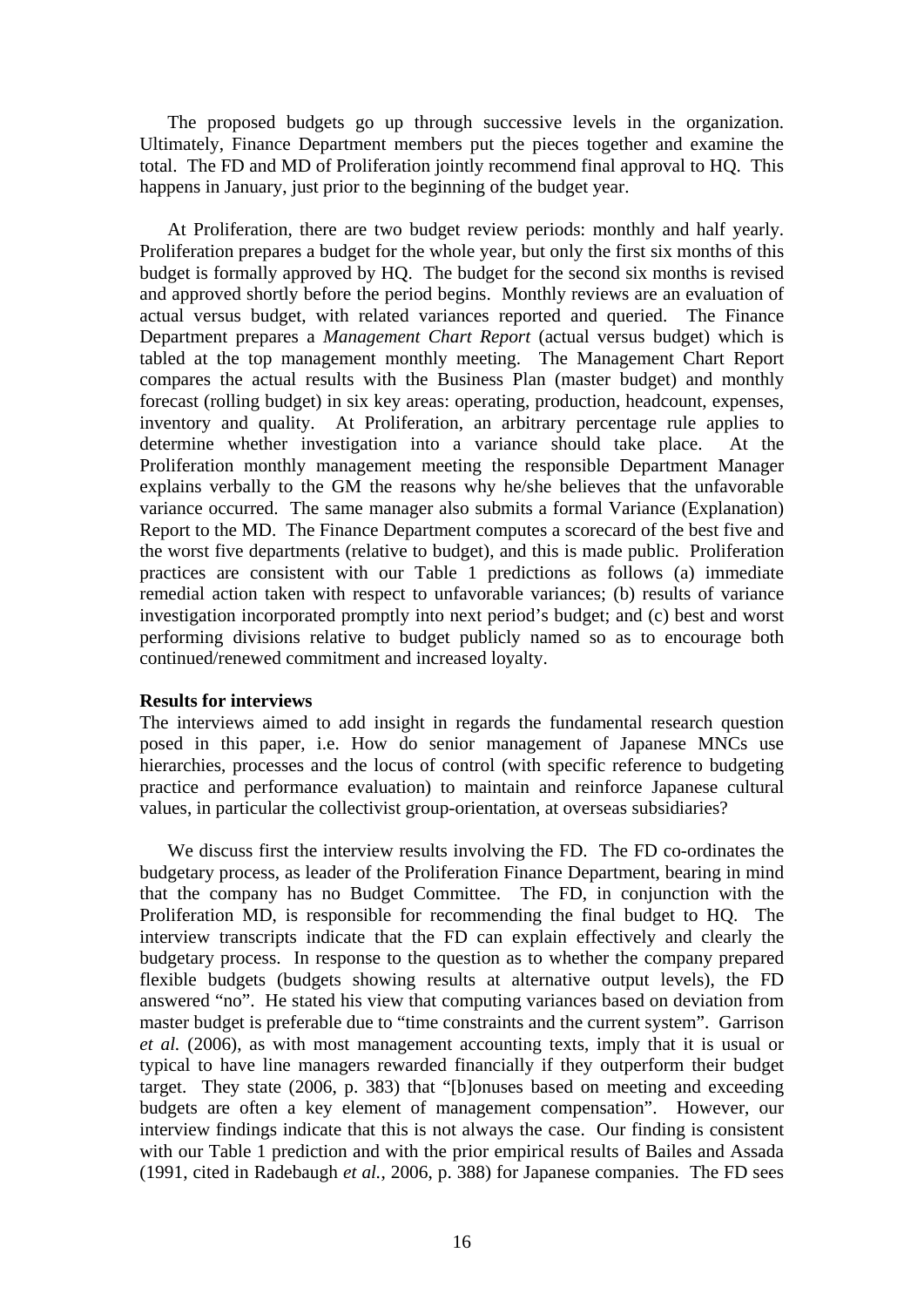the budgetary process as a highly refined, complicated and inter-connected system, which (in his mind) achieves its intended purposes.

Lin and Yu (2002), who study cost accounting practices at the Chinese SEO Han Dan Iron and Steel Company, find that flexible budgets are prepared. Three possible cost outcomes are specified in advance. However, whilst the three cost outcomes are used by Han Dan to compute managers' top-up bonuses, the primary bonus (40-50% of income) is computed only based on deviation from responsibility centre target (benchmark) cost, which is a master budget based number. We conclude that the Han Dan and Proliferation systems are reasonably similar in terms of the secondary role that flexible budgeting plays. However, Proliferation places a stronger emphasis than Han Dan upon attainment of the master budget, at least in regard variance investigation. We conclude that emphasis on master budget over flexible budget is consistent with High Power Distance, Low Individuality and High Uncertainty Avoidance.

In the opinion of the FD, Proliferation should have a longer budgetary planning horizon, to tie in with corporate goals. The emphasis on long-run planning is consistent with High Japanese Confucian Dynamism (Hofstede and Bond, 1988; Hofstede, 2001). In terms of prior studies, Bailes and Assada (1991, cited in Radebaugh *et al.*, 2006, p. 389) report that Japanese companies, compared to their American counterparts, do not have a longer term planning horizon. However, contrary to this, Ueno and Sekaran (1992, cited in Radebaugh *et al.*, 2006, p. 389) document that Japanese companies measure and compare performance over relatively longer time intervals than do their American counterparts.

When asked whether the company prepares for contingencies (unexpected unfavorable events), the FD stated "no", but added that he builds "price risk" (slack?) into the budget. It seems that, whilst flexible budget is not used formally, the FD incorporates price risk by systematically padding the master budget. This padding, supported at a high level, is consistent with the use of informal channels of communication in Japan (private networks) and the need for consensus and uniformity in terms of finalized, formal decisions. This supports our Table 1 predictions and Bailes and Assada (1991), who find that American companies use more formal meetings in the budgetary process than their Japanese counterparts. Ueno and Sekaran (1992, cited in Radebaugh *et al.*, 2006, p. 389) argue that the proliferation (pun intended) of formal budgetary meetings in America can be viewed as "the natural outcropping of individualism". In other words, because of the importance of individualism, more formal meetings are needed in America to air and debate conflicting views, and to reach a compromise outcome. By contrast, in Japan, the process of *nemawashi* (informal consultation) predominates.

In response to the next question: should manager rewards be based upon attainment of budget, the FD answered "no", the reason being that "we will budget for the loss also." The FD supports the current system where line manager rewards are based on the overall actual profit of the company, rather than individual performance relative to budget. The negative answer to the question combined with the statement "we will budget for the loss also" implies a senior management belief that if the overall company makes a loss, no bonuses should be awarded, even if an individual performs strongly relative to budget. This set of beliefs clearly reflects Japanese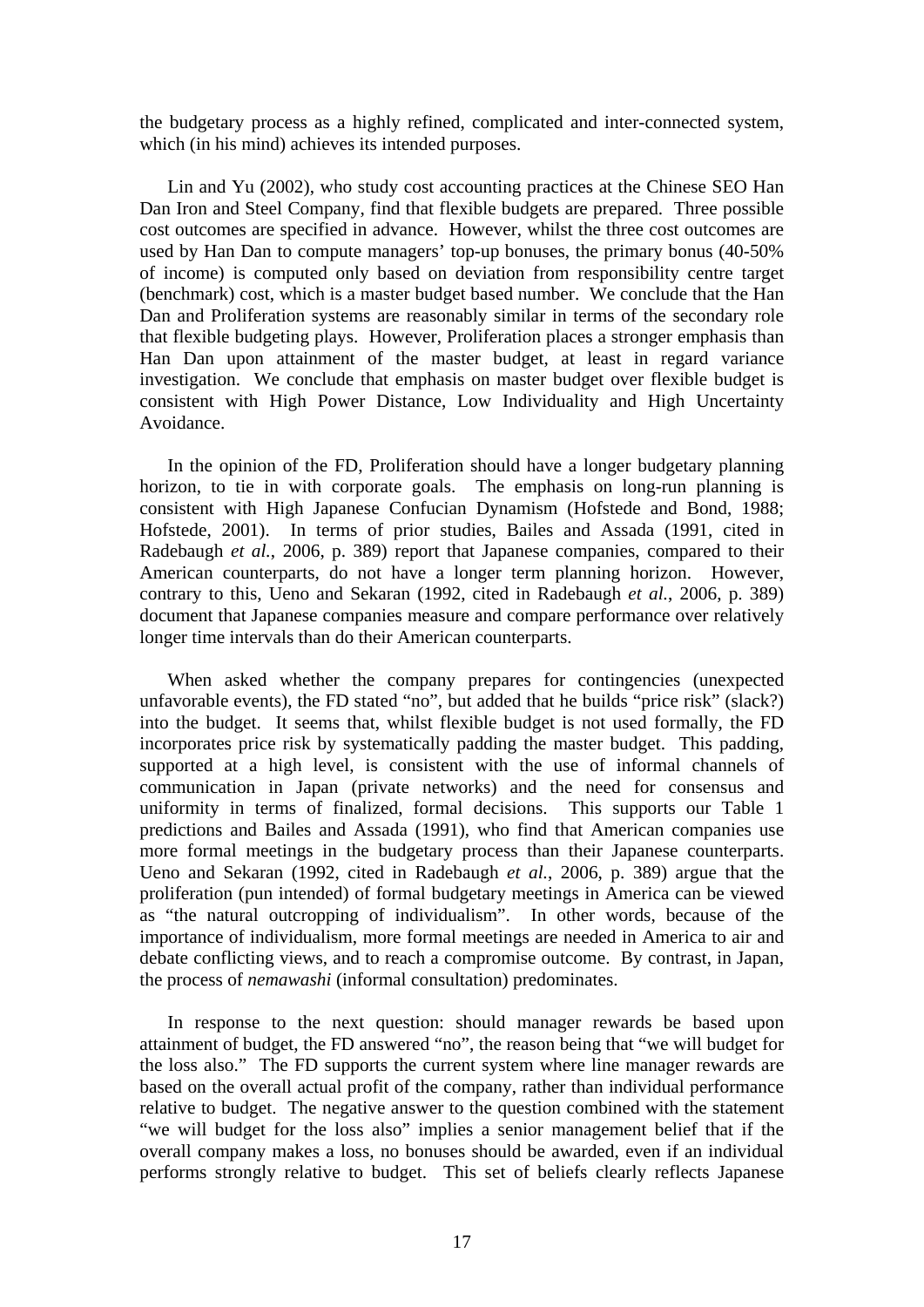collectivism (group-orientation) and especially the Japanese saying quoted above that "the nail that stands out gets banged down" (Reischauer, 1992, p. 136). It reflects the Japanese tendency to inject meaning into achievement only within the context of the group (Salili, 1996; Otsuka and Smith, 2005, p. 100), and the low value that Japanese society places upon the lone-ranger high achiever so revered in the West (Reischauer, 1992, p. 136, 138, 321, 337). Assuming uniformity of policies across the group worldwide (which Quattrone and Hopper's [2005] evidence would support), the FD's responses suggest that Masaki Group senior managers use performance evaluation systems to *maintain* and *reinforce* Japanese cultural values at overseas subsidiaries.

Allinson (1997, p. 117) and Reischauer (1992, p. 332) note that the rewarding of twice-yearly bonuses to workers based on annual company profit is common in Japan. Anecdotal evidence suggests that an annual profit-linked bonus paid around Christmas or Chinese New Year is also common in Singapore. These gestures seem to be a product of the *benevolent paternalism*, that itself is an outgrowth of the *filial piety* value inherent in Confucianism. As Bell and Piper (2005, p. 217-8, 221) explain, the concept of family is vital to Confucianism, with a clear demarcation being made between insiders (members of the extended family) and outsiders. However, Bell and Piper also argue that the distinction between insiders and outsiders in Confucian societies, whilst being largely fixed at a point in time is relatively fluid over time, so that the FDWs who have served a household faithfully in (say) Hong Kong or Singapore for a number of years are often treated as family members. As a result, we can conclude that the family concept of Confucianism can operate within an East-Asian *parent* company, its subsidiaries and workers, with senior management (implicit and explicit) support. In this context, subsidiaries and workers, even in public-listed MNCs, are viewed as part of the extended family (insider) network.

We now discuss the results of the interview with the PM. We argue that the PM is an extremely important individual in the budgetary process at Proliferation due to the company's desire to minimize Direct Labor Hours, and its choice of DM Dollars as the sole overhead allocation base. The PM's ability to secure access to and partnership with low cost, reliable, quality material suppliers will be an extremely important long-term determinant of company profitability. The PM's ability to attain his budget will be regarded as an extremely important performance indicator for the company as a whole.

The PM states that he routinely attempts to build slack into the budget, consistent with Kaplan and Atkinson's (1989, p. 785) argument that line managers' "self-interest may cause them to strategically manipulate their information and intentions". In the Japanese context slack can be viewed as a face-saving device. Budgets incorporating slack (meaning that there has been acceptance of slack by the superior) may be the official public position. However, in Japanese society most important negotiations take place through informal channels (*nemawashi*). Thus within Japanese corporate groups slack cannot be associated mechanistically with dishonesty. If it is accepted by the superior then it can be said to measure to some extent the discrepancy between private and public worlds. Van der Stede (2000, p. 619) has written that slack should not be viewed as an always negative since it is "essential for innovation" and "is not exactly counterproductive for differentiators given their focus on product innovation with long-term and less certain payoffs". Japanese companies tend to be highly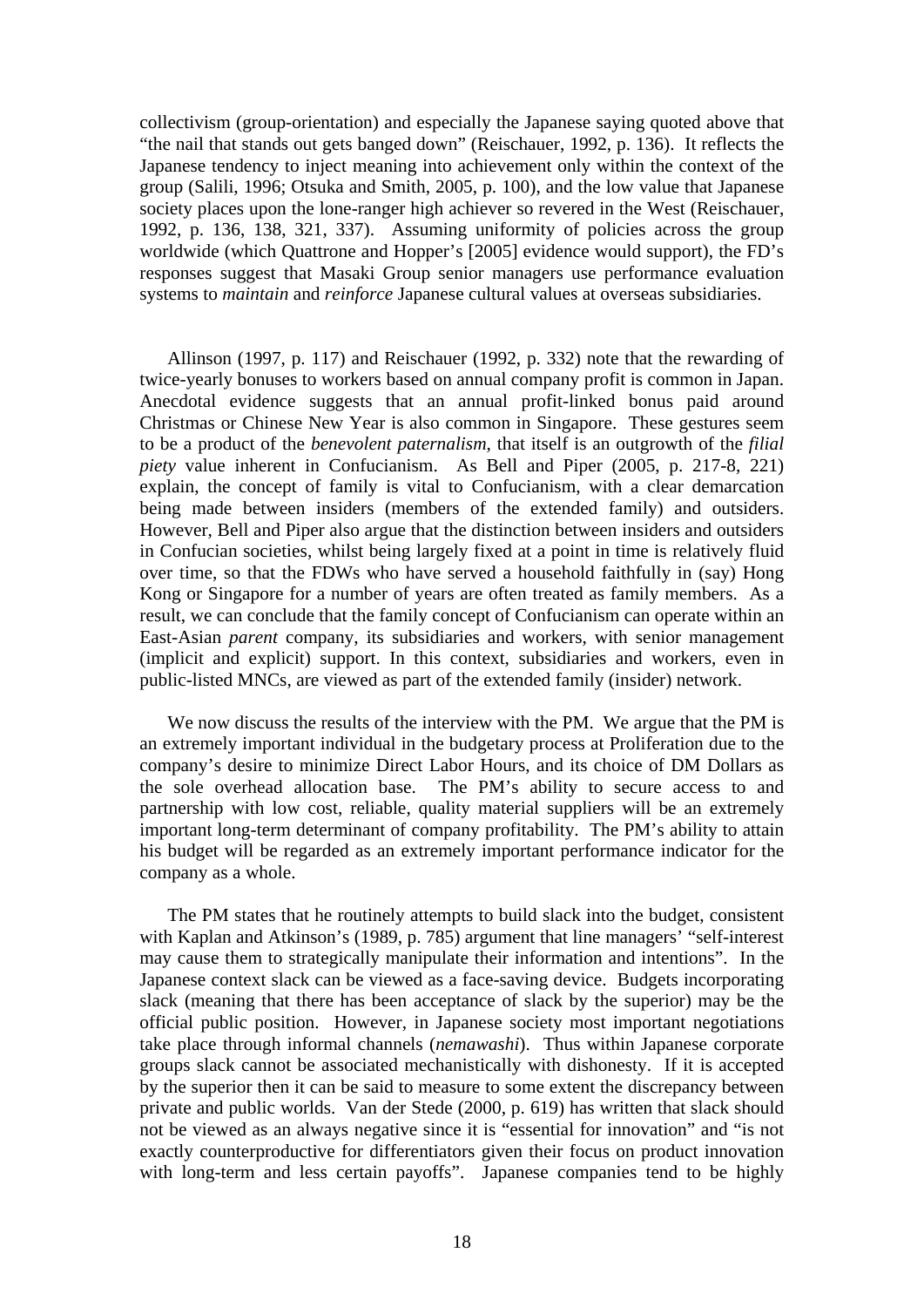focused on innovation, continuous improvement and the long-term; therefore the viewing of slack in a positive manner by Japanese companies if it occurs (we do not want to draw conclusions from the results of our pilot study) is consistent with the theoretical propositions of Van der Stede (2000).

It appears that Proliferation does not routinely distinguish controllable from noncontrollable costs for the purpose of performance evaluation. This is consistent with our Table 1 predictions and the survey findings of Ueno and Sekaran (1992, cited in Radebaugh *et al.*, 2006, p. 389) for Japanese companies. The "harshness" of being held accountable for non-controllable items is balanced, however, by bonuses not being based on budget attainment and slack being to a certain degree acceptable. We wonder whether slack arose partly as a Japanese reaction to accountability for noncontrollable items or whether the features are best viewed as some integrated package that reflects the Japanese view as to how the world operates.

We believe that our finding of accountability for non-controllable items also supports Hofstede's (2001) low (high) scores for Japan on the Individualism (Power Distance) dimensions. The finding is also consistent with the high value Japanese place upon *achievement through effort* (Otsuka and Smith, 2005), rather than achievement through ability, if we take the former phrase to mean the ability to overcome and achieve in the face of any obstacle that life may generate for the individual and the group. It is consistent with the East-Asian world-view that external factors, such as luck and fate, are extremely important influences upon life and upon achievement (Triandis, 1995; Otsuka and Smith, 2005, p. 97). As a result, the concept of non-controllability is stripped in East Asian cultures of much of the negative connotation that is attached to it by Westerners.

The second-mentioned author, a Japanese national teaching sociology of education and educational psychology in rural Australia, gives his students the example of a person riding a bicycle down a busy street only to be knocked down by a second person in a parked car who has carelessly opened her/his car door. In Western culture, the person opening the car door is the one to "blame" for her/his irresponsible action. By contrast, in Japanese society, it is the cyclist who is to "blame" for not anticipating the possible unforeseen future events that might impact upon her/his freedom of movement. Clearly there is a clash of viewpoints here that reflects deep underlying ways of viewing oneself and the world. Whilst in the West we are influenced most heavily by Aristotle and Christianity Japan's influences are predominantly Confucianism, Taoism and Zen Buddhism (Otsuka, 2006). Westerners see things in fixed categories and 0/1 binary opposites such as day/night, hot/cold, profit/loss ("either/or" thinking) whereas Japanese people's worldviews are more integrated and synthesized ("both/and" thinking). Company disagreements based on divergent worldviews (Major and Hopper, 2005; Wickramasinghe and Hopper, 2005) may be difficult to resolve unless people learn to compassionately "stand in the other person's shoes". In a further example, Libby (1999, p. 127) defines a "fair budgeting process" as "[a] process that includes voice and explanation" and Bies (1987, cited in Libby, 1999, p. 129) finds that voice, explanation and decision-maker sincerity all have independent positive effects on perceptions of procedural fairness. However, clearly the manner in which voice and explanations actually occur, as well as the concept of fairness and the very act of perception itself, most likely vary significantly from culture to culture. Libby (1999) finds that there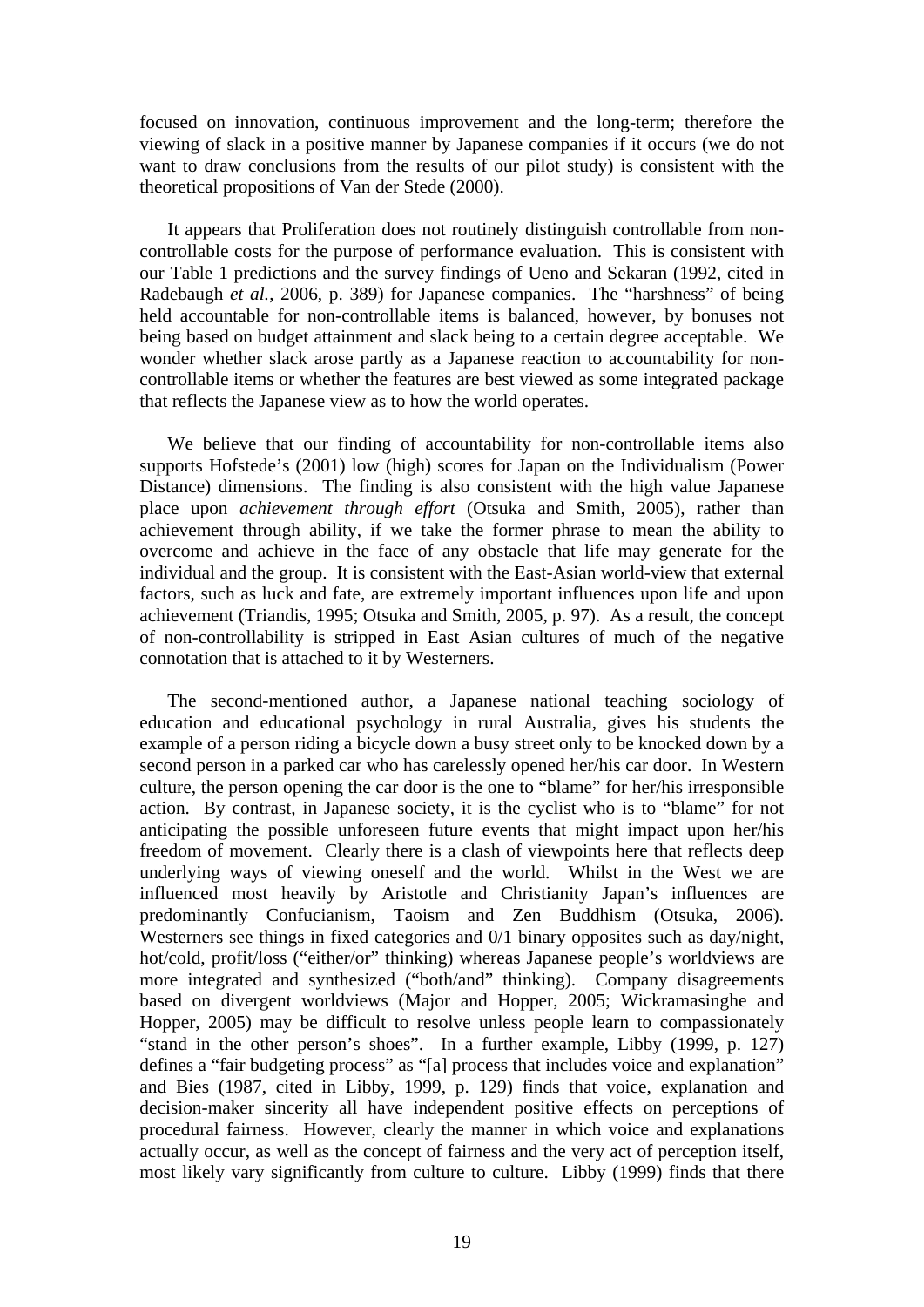are significant improvements in both subordinate performance and perceptions of procedural fairness when both voice and explanation are present in justifying an unfavorable budget outcome imposed in a top-down manner. However, Japanese "explanations" to Westerners tend to be perceived as anything but. As Allinson (1997, p. 187) writes in his discussion of Banana Yoshimoto's late 1980s novel *Kitchen*, "Japanese value silence and intuition". A Westerner may perceive that no actual explanation has been given due to the Japanese' emphasis on silence and intuition and this may lead to first misunderstanding and then resentment (see also the Mitsubishi example used to conclude this paper). By contrast, the patient and benevolent manner of many Japanese may lead a Westerner to feel that she/he has been given "voice" even in those cases where there really is only "pseudoparticipation" (Libby, 1999, p. 126).

The (Chinese Singaporean) PM places significant emphasis upon his performance relative to budget. He thinks line managers should be rewarded if they achieve favorable results relative to budget so as to "motivate" line managers "to attain corporate goals". The PM's preference for being rewarded relative to budget, rather than being rewarded based on actual overall company profit, contradicts (on the surface at least) Hofstede's (2001) conclusion that Asian countries, including Singapore, rank low on the score of Individualism[4]. It is consistent with Otsuka and Smith's (2005) argument that Chinese have a (marginally) stronger do-it-yourself ethic, and (marginally) lower group orientation than Japanese, as well as the research findings of Chen and Stevenson (1995, cited in Otsuka and Smith, 2005, p. 101). It appears that the Proliferation PM, being Chinese Singaporean, might support the performance evaluation system that Lin and Yu (2002) find exists at the Han Dan. Thus, Chinese culture may cause preferences of ethnic Chinese line managers to vary in systematic ways.

Lastly, the PM stated that non-monetary rewards (such as recognition) were "very important" to him. Presumably this means that public listing by the Finance Department of the best five performing departments, relative to budget, (partly) compensates the PM for the lack of explicit rewards for budgetary attainment. This is consistent with the Japanese group-orientation, reflected in budgetary policies and processes, being partially accepted and supported by the Chinese Singaporean PM, suggesting some similarities between Japanese and Chinese cultural values[5].

# **Limitations**

This literature review synthesizes prior literature in accounting, education and sociology and then develops a research agenda which could involve testing hypotheses presented in this paper's Table 1 about the posited relationships between presumed Japanese cultural values and Japanese corporate groups' budgetary practices. A single company small-sample pilot study has presented some evidence which appears supportive of the Table 1 hypotheses although the small sample of interviewees suggests that no generalizations should be made on the basis of the pilot study findings alone. They do, however, add insight when combined with our literature review and Table 1 research agenda hypotheses. We encourage future accounting researchers to use large-sample surveys and interview-based case studies to specifically address the research hypotheses presented in Table 1 which have not been sufficiently and adequately addressed by prior research. In fact, Bailes and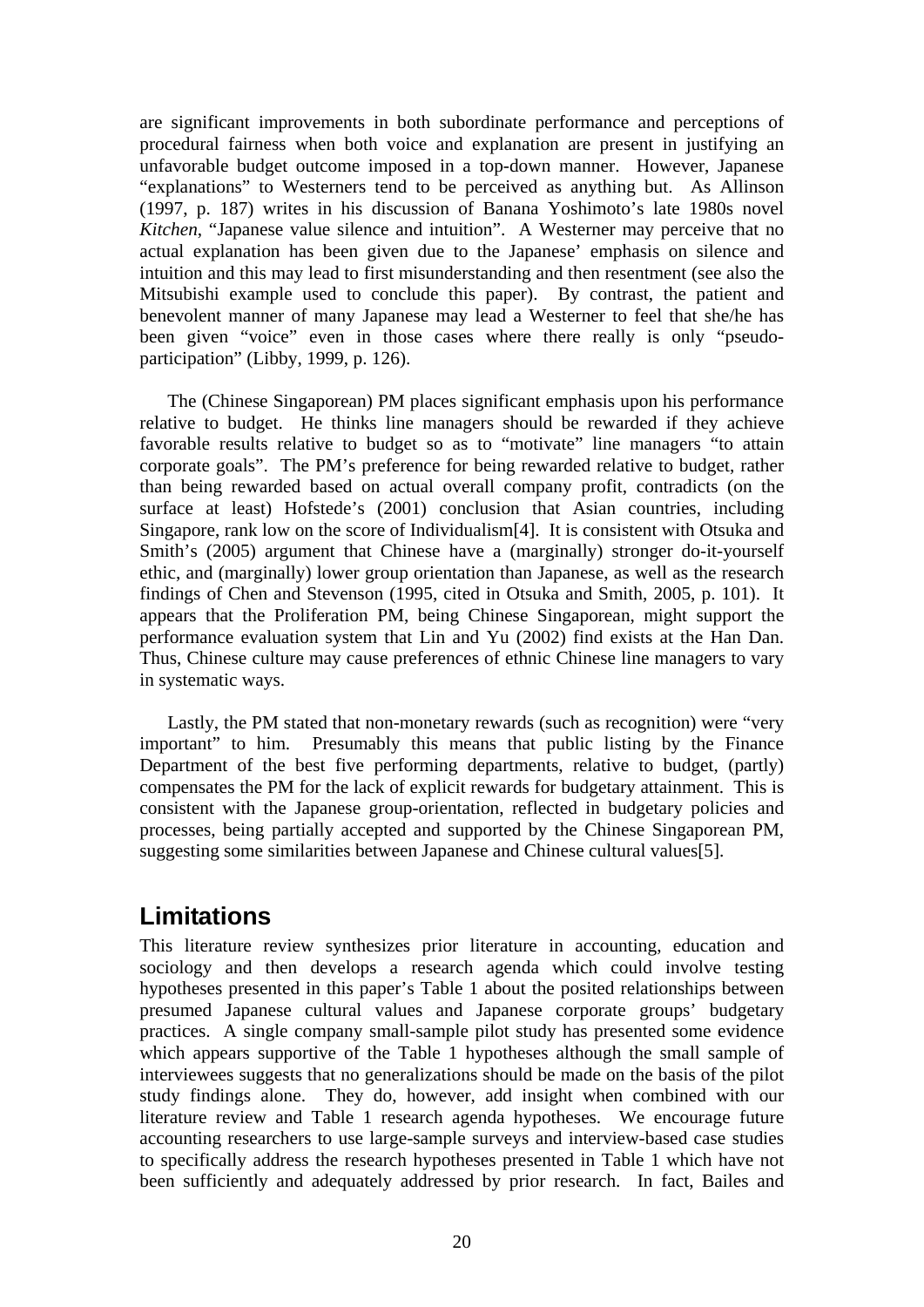Assada (1991), Shields *et al.* (1991), Ueno and Sekaran (1992) and Quattrone and Hopper (2005) are among the very few studies in the English language academic management accounting literature to have studied Japan and Japanese companies since 1990. Studies on Japanese budgeting have been largely forgotten due to the current excitement about China. However, Japanese business and culture remain important worldwide, based on both sociological and economic criteria, and should not be ignored.

### **Conclusions**

Generally speaking, our pilot study results support our Table 1 research agenda hypotheses and the earlier results of Bailes and Assada (1991) and Ueno and Sekaran (1992). Bailes and Assada (1991) find that Japanese companies, as compared to their American counterparts, are more likely to use budget variances to rectify operational problems on a timely basis, and incorporate the results of variance analysis into the next period's budget. However, by contrast, Japanese companies are relatively *less likely* to reward managers based on positive deviations from budgeted figures. Viewed cynically, we may say that Japanese companies offer their line managers a stick, without any offsetting carrot (at least not an immediate, financial one). Both of these findings are consistent with budgetary practices at Proliferation. We also find, consistent with Ueno and Sekaran (1992), that Japanese budgetary practice, as compared to American budgetary practice, *is less likely* to identify controllable items. We interpret this as being consistent with masculinity, collectivism and a high value placed on achievement through effort (Otsuka and Smith, 2005) in Japan, as well as the East-Asian acceptance of external causes as being primary determinants of success and failure (Triandis, 1995; Otsuka and Smith, 2005, p. 97).

We argue that our pilot study results, based on observation, personal knowledge gained through experience, and interviews with two managers integral to the budgetary process, can be explained in terms of the fact that in Japanese culture meaning is injected into achievements only within the context of the group (Salili, 1996; Otsuka and Smith, 2005, p. 100). This key Japanese cultural value is maintained and reinforced through existing policies and processes. We conclude, following Chen and Stevenson (1995), Bell and Piper (2005), and Otsuka and Smith (2005), that the Chinese Singaporean Purchasing Manager's preference for financial rewards being tied partly to budget attainment is consistent with Chinese, compared to Japanese, having a (marginally) stronger do-it-yourself ethic and a (marginally) reduced group-orientation. More extensive research on larger samples is needed to validate, extend and confirm the preliminary insights gained from our small-sample pilot study. It is hoped that the research agenda and hypotheses presented in this paper will stimulate a new wave of culturally informed management accounting research on Japanese corporate groups' budgetary practices. Japanese, non-Japanese and mixed author teams are all likely to bring fresh understanding and insight to the table.

How should a non-Japanese working in a Japanese corporate group respond? This includes Asians such as Hong Kong Chinese and Filipinos who are from more egalitarian and individualistic cultures than the Japanese[6]. Mitsubishi's decision to close its Adelaide (Australia) factory early in 2008 saw a cultural misunderstanding occur (Walker, 2008). The friendliness of Japanese officials and their unwillingness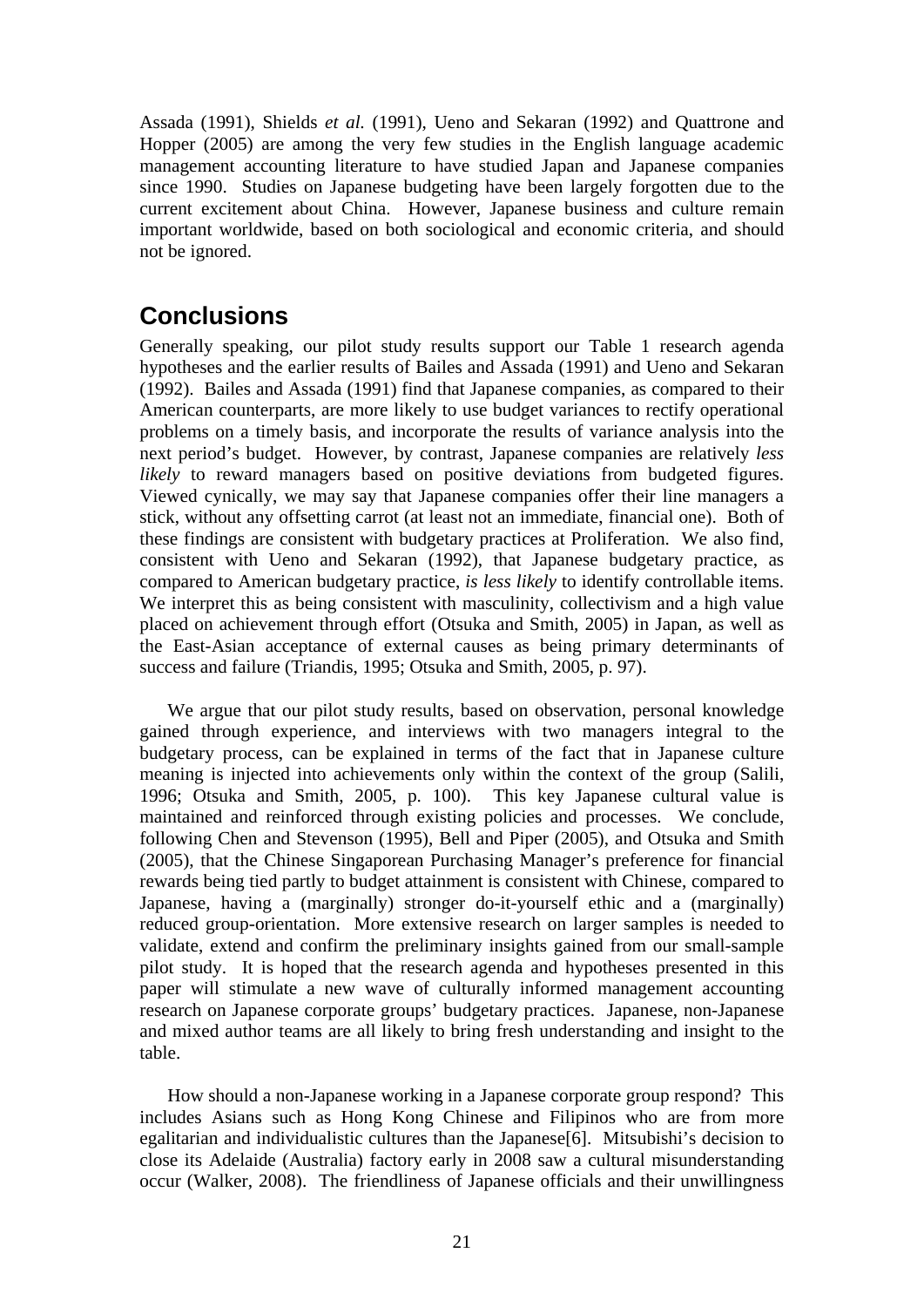to provide clear verbal and firm "closure" statements gave the Australian manager of the Australian operations, Robert McEniry (and his predecessor Tom Phillips), false hopes for several years that a closure decision *had not yet already been made years ago* by the HQ in Japan. South Australian Premier Mike Rann called the closure "the death of 1000 cuts" and is reported to be "infuriated". The Australian operations were effectively left to die but Australians inside and outside of Mitsubishi were left unaware of these intentions. Consistent with our research hypotheses presented in Table 1, plant closure was a decision made totally 100% by Japan HQ.

Japanese bosses are unlikely to provide clear and unambiguous statements of intent especially where delivery of bad news is concerned. A person is expected to read between the lines and pick up the cues hence the importance placed by Japanese on silence and intuition. It is important to build trust with bosses and colleagues and be willing to mix and interact outside work hours. This will open the door to being included in informal decision-making contexts (*nemawashi*). The worker must be willing to identify with the company, its history, tradition, culture, worldviews and goals to a greater extent than the worker may be used to or feel comfortable with. In public meetings confrontation should be avoided wherever possible; key individuals should be "brought onside" in more informal settings. The worker should avoid bragging about triumphs, especially personal triumphs, and avoid being viewed as a lone ranger. The worker must try to accept a worldview where quality, continuous improvement and patience are paramount virtues as is the ability to foresee negative events. The worker should be willing to surrender usual Western-style boundaries between "company" and "self" and between "company time" and "personal time". However, it is simplistic to view Japan as nothing but hierarchical and patriarchal since the Japan Socialist Party (JSP) and Japan Communist Party (JCP) have historically both gained 10% or more of the votes in Japanese elections and Japan, like Korea, has an independent trade union movement although admittedly its militancy has declined since the 1947-1955 period (Allinson, 1997, p. 66-75). Senior executives often lead by example, such as the legendary Toyota chairman Fujio Cho who opened the first American Toyota plant in Kentucky – at that time he signaled his willingness to integrate with the local community by joining in Rotary clubs, eating at diners and going bowling (Welch *et al.*, 2007). Japan also has a much lower average ratio of highest executive salary to minimum workers' salary than both Australia and the USA where these ratios have skyrocketed to obscene levels in recent years (see e.g. Anonymous, 2008)[7]. This leading by example and admirable restraint allows Japanese companies to maintain trust, cohesion and strong relationships in the workplace and can work to counter the negative aspects of High Power Distance and High Masculinity. Are Japanese companies Marxian "workers' paradises" (Marx, 1994b; Marx and Engels, 1994a) or are they oppressive Foucauldian prisons of surveillance and control (Foucault, 1979, 1980a, 1980b, 1980c, 1981)? To a large extent this is in the eye of the beholder as it involves a subjective weighting of a number of factors. Regardless of personal viewpoints, however, it can be certain that Japan will continue to amaze, delight, perplex, frustrate and confuse foreigners in the years ahead.

#### **Notes**

<sup>1.</sup> Allinson (1997) provides a short and accessible introduction to Japan's postwar history.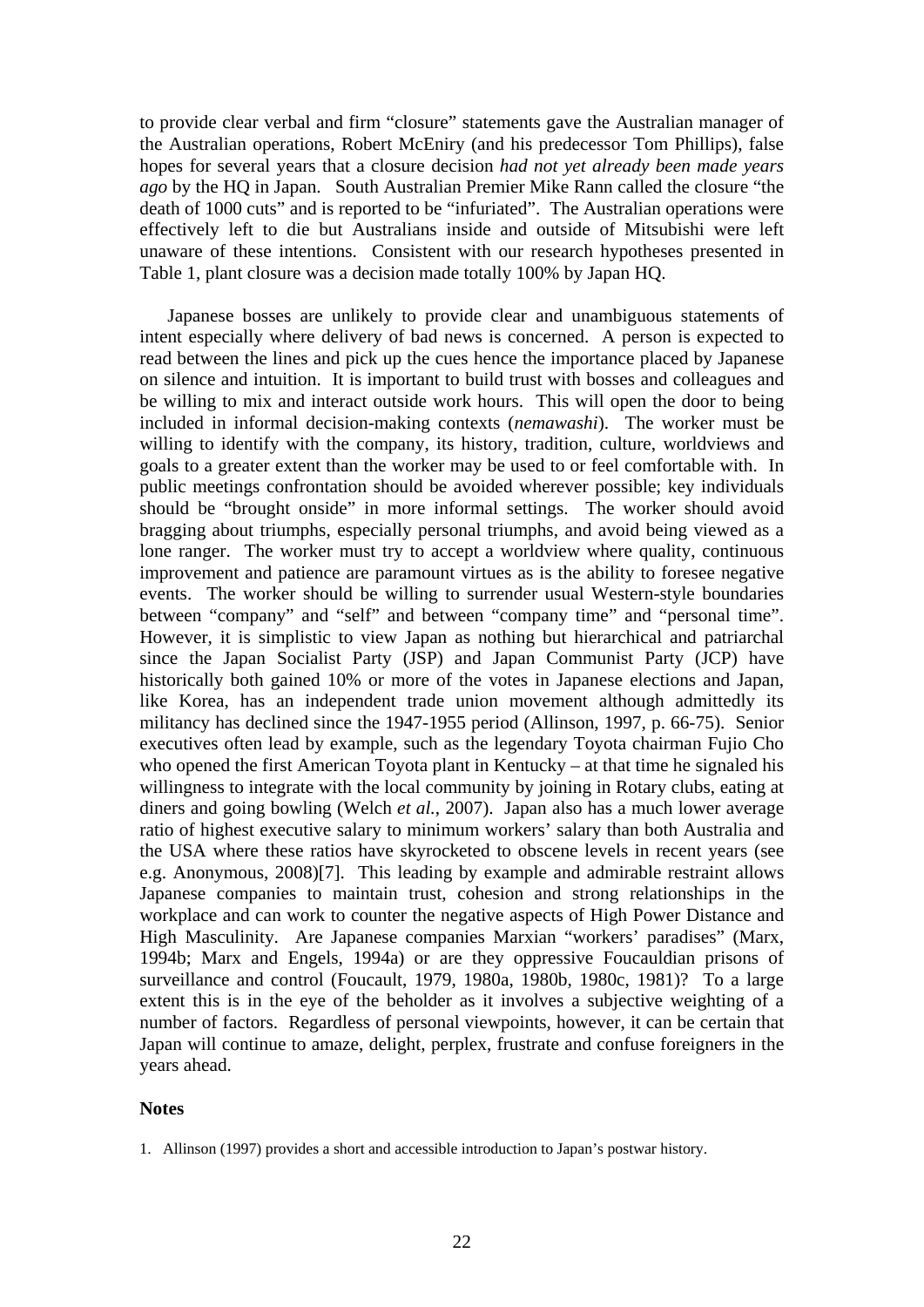- 2. In his review of the functionalist school of sociology's theory about the functions of schools, Robertson (1977, p. 350-3) lists the following six alleged functions: (a) cultural transmission; (b) social integration (more frequently called "socialization"); (c) personal development; (d) screening and selection; (e) innovation; and (f) latent functions.
- 3. Sales volume is a key variable which reflects market share, market penetration, industry leadership and industry dominance. It *takes effort* to secure the market share gains that drive sales volume and it reflects well upon the group. The cost-cutting, that might translate revenue growth into profit growth, is regarded as secondary to the Japanese in the sense that it should follow naturally from intense R&D within the Group, and through building key relationships with a network of reliable supplier partners. Since suppliers are viewed in Japan as part of the insider network, the forerunner to the concept of competition in the global world being increasingly "supply chain against supply chain" (Kurnia and Johnston, 2001, p. 230), profit gains are seen as largely internal, whereas revenue gains are seen as *achievement* in the context of the market.
- 4. Singapore ranks number 39/41 out of 53 countries on Individualism (Hofstede, 2001, p. 215). However, Singapore's extremely low ranking on Uncertainty Avoidance (number 53 out of 53 countries; Hofstede, 2001, p. 151) is consistent with the Singaporean Purchasing Manager's willingness to take risks with his pay package to achieve bonuses if he can beat the budget target.
- 5. Some might claim that the PM's acquiescence is due to purely pragmatic reasons. In other words, as he is working for a Japanese company he may perceive a need to largely adapt to their system and values. However, that pragmatism may itself be a shared Japanese and Chinese cultural value. It may hint at *why* Japanese and Chinese in the workplace value collectivism, hierarchy and harmony, i.e. they are a means to achieve other desired goals (such as profitability) and not only an end in themselves.
- 6. The fourth-mentioned author is a Hong Kong Chinese with 10 years of working experience in Hong Kong and mainland China. She worked for the Sony subsidiary in Hong Kong for a year in 2000 as internal auditor and attests to (a) the cultural differences between Chinese and Japanese; and to (b) the "Japanese cultural hegemony at overseas subsidiaries" thesis both argued for in this paper.
- 7. Allinson (1997, p. 138) reports that the difference between average income of the top 20 percent of all households and the bottom 20 percent remained unchanged from the 1960s to 1989; average incomes at the top were still 2.7 times higher than average incomes at the bottom. In 1989 a young worker in a small factory earned ¥130,000 per month; a middle-aged white-collar worker in a medium-sized enterprise ¥350,000 per month; and an older man in a large firm ¥500,000 suggesting a difference in average salary of 3 to 4 times in 1989. Even as late as 1997 Allinson (1997, p. 194) was able to write that "[t]he diffusion of wealth has muddled the signs of status by making them accessible to many people, so social standing is shifting and ambiguous".

#### **References**

- Alawattage, C. and Wickramasinghe, D. (2006), "Appearance of accounting in a political hegemony", *Critical Perspectives on Accounting* [published online], doi:10.1016/j.cpa.2006.08.006.
- Allinson, G.D. (1997), *Japan's Postwar History*, Cornell University Press, Cornell, New York, NY.
- Althusser, L. (2008), "Ideology and Ideological State Apparatuses (notes towards an investigation)", in *On Ideology*, Verso, London and New York, NY, pp. 1-60.
- Anonymous. (2008), "Editorial: rich rewards deny worth of all work", *The Courier-Mail (Brisbane, Australia)*, 22 May, p. 30.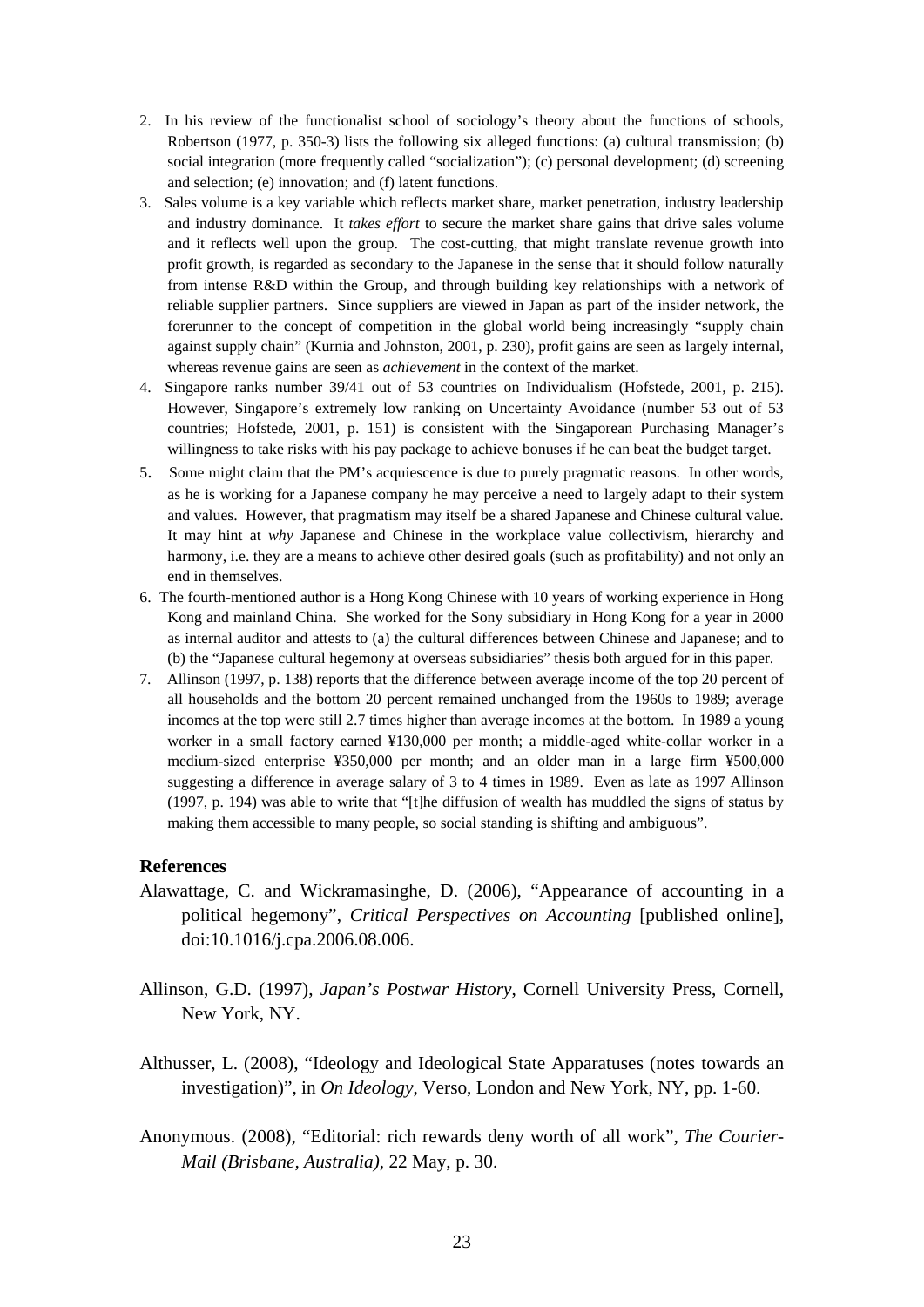- Anthony, R.N. and Govindarajan, V. (2003), *Management Control Systems*, 11th ed., McGraw-Hill, New York, NY.
- Armstrong, P.J. (1983), "Class relationships at the point of production", *Sociology*, Vol. 17 No. 3, pp. 339-358.
- Armstrong, P.J. (1989), "Variance reporting and the delegation of blame: a case study", *Accounting, Auditing and Accountability Journal*, Vol. 2 No. 2, pp. 29- 46.
- Armstrong, P.J. (2007), "Budgets and the bullied workforce", Paper presented at European Critical Accounting Symposium (ECAS), Glasgow, July.
- Bailes, J. and Assada, T. (1991), "Empirical differences between Japanese and American budgets and performance evaluation systems", *International Journal of Accounting*, Vol. 26 No. 2, pp. 131-142.
- Ball, R., Kothari, S.P. and Robin, A. (2000), "The effect of international institutional factors on properties of accounting earnings", *Journal of Accounting and Economics*, Vol. 29 No.1, pp. 1-51.
- Ball, R., Robin, A. and Wu, J.S. (2003), "Incentives versus standards: properties of accounting income in four East Asian countries", *Journal of Accounting and Economics*, Vol. 36 No. 1-3, pp. 235-270.
- Baskerville, R.F. (2003), "Hofstede never studied culture", *Accounting, Organizations and Society*, Vol. 28 No. 1, pp. 1-14.
- Baskerville-Morley, R.F. (2005), "A research note: the unfinished business of culture", *Accounting, Organizations and Society*, Vol. 30 No. 4, pp. 389-391.
- Bell, D.A. and Piper, N. (2005), "Justice for migrant workers? the case of foreign domestic workers in Hong Kong and Singapore", in Kymlicka, W. and B. He (Eds.), *Multiculturalism in Asia*, Oxford University Press, Oxford, Chapter 9.
- Bies, R.J. (1987), "Beyond voice: the influence of decision-maker justification and sincerity in procedural fairness judgments", *Representative Research in Social Psychology*, Vol. 17, pp. 3-14.
- Biggs, J.B. (2001), "Teaching across cultures", in Salili, F., Chui, C. and Y.Y. Hong (Eds.), *Student Motivation: The Culture and Context of Learning*, Kluwer Academic/ Plenum Publishers, New York, NY, pp. 293-308.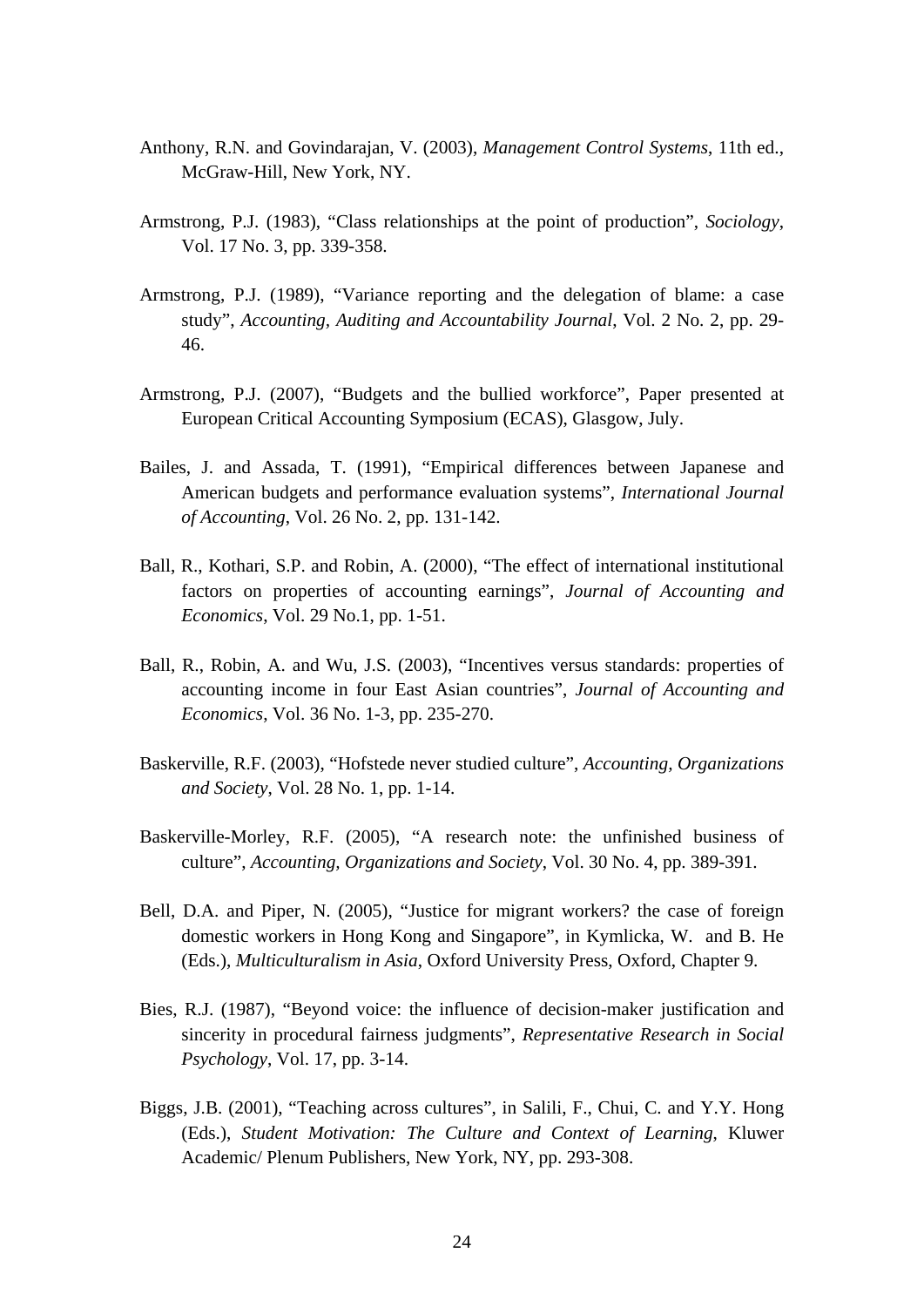- Biggs, J. and Watkins, D. (1996), "The Chinese Learner in retrospect", in Watkins, D. and J. Biggs (Eds.), *The Chinese Learner: Cultural, Psychological and Contextual influences,* Centre for Comparative Research in Education and Australian Council for Educational Research, Hong Kong and Camerberwell, pp. 85-105.
- Chen, C. and Stevenson, H.W., with Hayward, C. and Burgess, S. (1995), "Culture and academic achievement: ethnic and cross-national differences", in Maehr, M.L. and P.R. Pintrich (Eds.), *Advances in Motivation and Achievement: Culture, Motivation and Achievement*, JAL Press, Greenwich, CT, Volume 9, pp. 119-151.
- Covaleski, M.A., Evans, J.H. III, Luft, J.L. and Shields, M.D. (2003), "Budgeting research: three theoretical perspectives and criteria for selective integration, *Journal of Management Accounting Research*, Vol. 15, pp. 3-49.
- Covington, M.V. and Omelich, C.L. (1979), "It's best to be able and virtuous too: student and teacher evaluative responses to successful effort", *Journal of Educational Psychology*, Vol. 71 No. 5, pp. 688-700.
- Demirag, I.S. (1994), "Management Control Systems and performance evaluations in Japanese companies: a British perspective", *Management Accounting (UK)*, Vol. 72 No. 7, pp. 18-20 and 45.
- Doi, T. (1973), *The Anatomy of Dependence* (J. Bester, translator), Kodansha International, Tokyo.
- Dweck, C. and Bempechat, J. (1983), "Children's theories of intelligence: consequences for learning", in Paris, S.G., Olson, G.M. and H.W. Stevenson (Eds.), *Learning and Motivation in the Classroom*, Lawrence Erlbaum, Hillsdale, NJ, pp. 239-256.
- Efferin, S. and Hopper, T. (2007), "Management control, culture and ethnicity in a Chinese Indonesian company", *Accounting, Organizations and Society*, Vol. 32 No. 3, pp. 223-262.
- Eisenhardt, K.M. (1989), "Building theories from case study research", *Academy of Management Review*, Vol. 14 No. 4, pp. 532-550.
- Ekholm, B. and Wallin, J. (2000), "Is the annual budget really dead?" *European Accounting Review*, Vol. 9, pp. 519-539.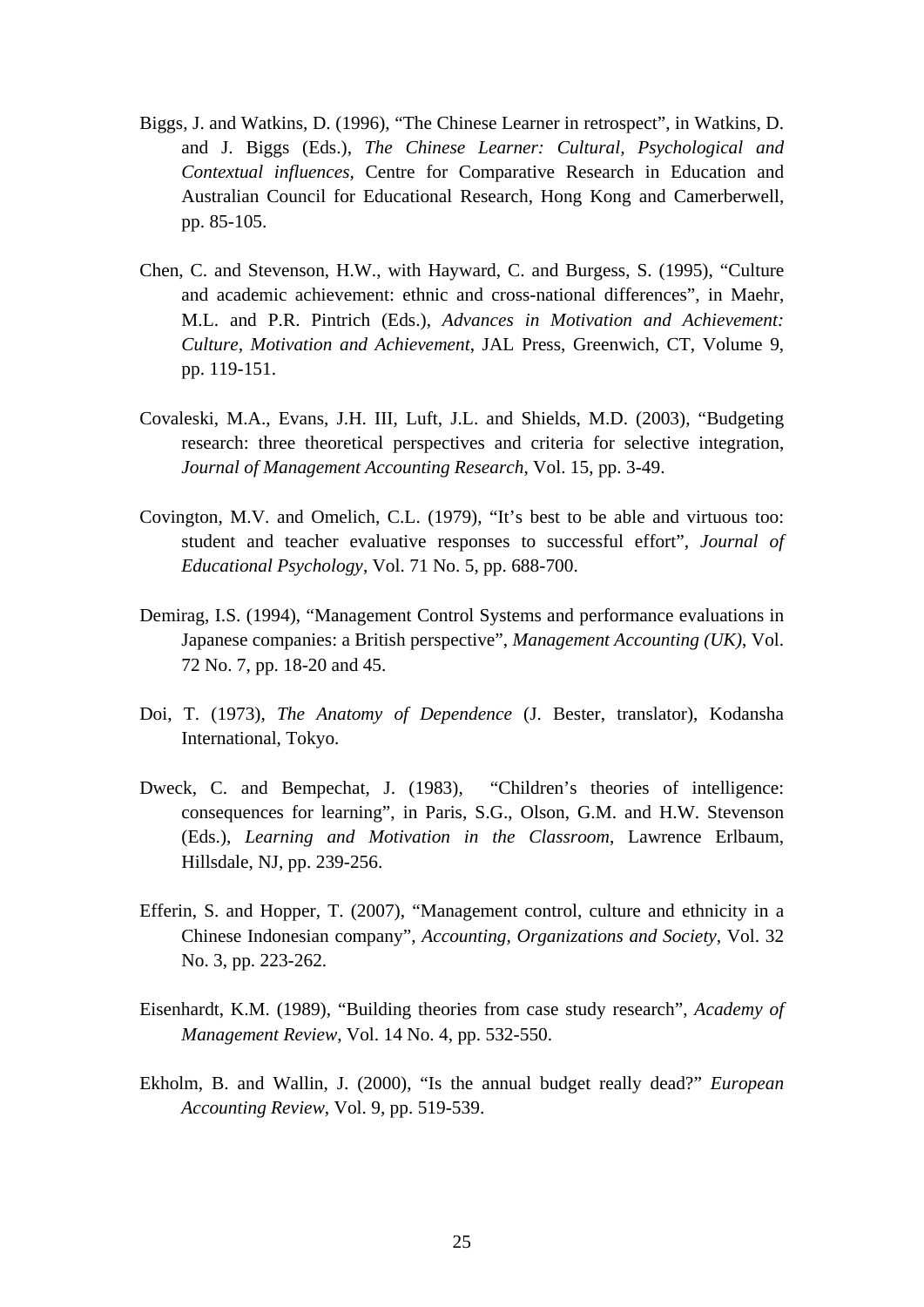- Feather, N.T. and MacKee, I.R. (1993), "Global self-esteem and attitudes toward the high achiever for Australian and Japanese students", *Social Psychology Quarterly*, Vol. 56 No. 1, pp. 65-76.
- Foucault, M. (1979), *Discipline and Punish: The Birth of the Prison*, Penguin, London.
- Foucault, M. (1980a), "Truth and power", in Gordon, C. (Ed.), *Power/ Knowledge – Selected Interviews and Other Writings, 1972-1977*, Random House, New York, NY, Chapter 6, pp. 109-133.
- Foucault, M. (1980b), "Powers and strategies", in Gordon, C. (Ed.), *Power/ Knowledge – Selected Interviews and Other Writings, 1972-1977*, Random House, New York, NY, Chapter 7, pp. 134-145.
- Foucault, M. (1980c), "The Eye of power", in Gordon, C. (Ed.), *Power/ Knowledge – Selected Interviews and Other Writings, 1972-1977*, Random House, New York, NY, Chapter 8, pp. 146-165.
- Foucault, M. (1981), *The Will to Knowledge: The History of Sexuality Volume 1*, Penguin Books, London.
- Foucault, M. (1988), *Madness and Civilization*: *A History of Insanity in the Age of Reason*, Vintage Books, New York, NY.
- Garrison, R.H., Noreen, E.W. and Brewer, P.C. (2006), *Managerial Accounting*, 11th ed., McGraw-Hill Irwin, New York, NY.
- Gramsci, A. (1971), *Selections from the Prison Notebooks*, Lawrence and Wishart, London.
- Gregor, S. and Menzies, D. (2000), "The role of the 'honest broker' in the development of interorganizational systems: a case study in the beef industry", Paper presented at 13<sup>th</sup>. International Bled Electronic Commerce Conference, Bled, Slovenia, June 19th-21st.
- Hansen, S.C. and Van der Stede, W.A. (2004), "Multiple facets of budgeting: an exploratory analysis", *Management Accounting Research,* Vol. 15 No. 4, pp. 415-439.
- Hau, K. and Salili, F. (1989), "Attribution of examination results: Chinese primary school students in Hong Kong", *Psychologia*, Vol. 32 No. 3, pp. 163-171.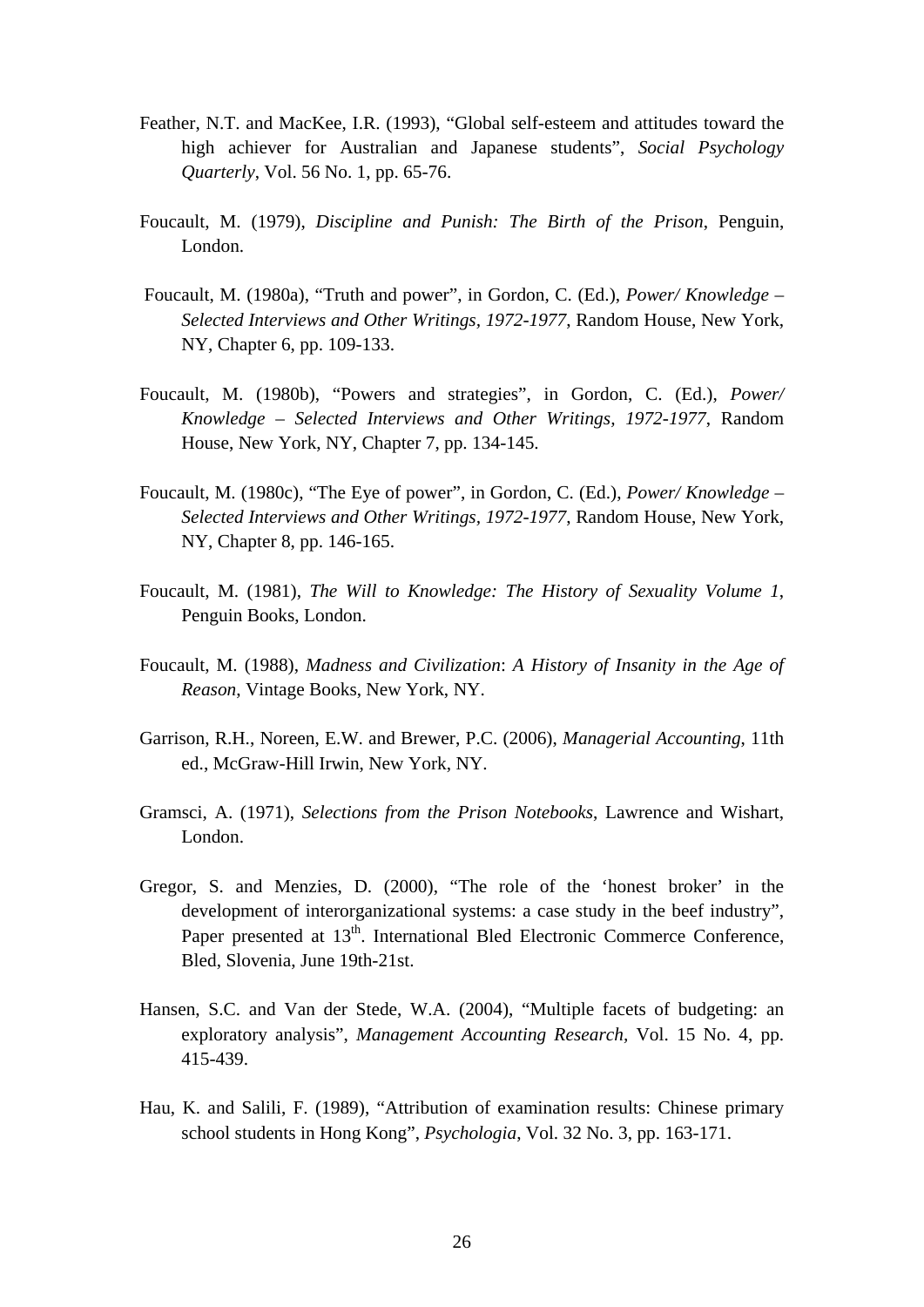- Hess, R.D. and Azuma, H. (1991), "Cultural support for schooling: contrasts between Japan and the United States", *Educational Researcher*, Vol. 20 No. 9, pp. 2-8 and 12.
- Hiromoto, T. (1988), "Another hidden edge: Japanese management accounting", *Harvard Business Review*, July/ August, pp. 22-26.
- Hofstede, G. (2001), *Culture's Consequences: Comparing Values, Behaviors, Institutions and Organizations across Nations*, 2nd ed., Sage Publications, Thousand Oaks, CA.
- Hofstede, G. and Bond, M.H. (1988), "The Confucian connection: from cultural roots to economic growth"*, Organizational Dynamics*, Vol. 16 No. 4, pp. 5-21.
- Hsu, F.L.K. (1981), *Americans and Chinese: Passage to Differences*, 3rd ed., University Press of Hawaii, Honolulu, HW.
- Hsu, F.L.K. (1985), "The self in cross-cultural perspectives", in Marsella, A.J., DeVos, G. and F.L.K. Hsu (Eds.), *Culture and Self: Asian and Western perspectives*, Tavistock Publications, New York, NY, pp. 24-55.
- Imai, M. (1986), *Kaizen: The Key to Japan's Competitive Success*, McGraw-Hill, New York, NY.
- Irvine, H. (2005), "Balancing money and mission in a local church budget", *Accounting, Auditing & Accountability Journal*, Vol. 18 No. 2, pp. 211-237.
- Irvine, H. and Deo, H. (2006), "The power of the lens: a comparative analysis of two views of the Fiji Development Bank", *Accounting, Auditing & Accountability Journal*, Vol. 19 No. 2, pp. 205-227.
- Kaplan, R.S. and Atkinson, A. (1989), *Advanced Management Accounting*, 2nd ed., Prentice-Hall, Englewood-Cliffs, NJ.
- Kung, F.-H. (A.), James, K. and Cheng, C.-L. (2008), "Is accounting conservatism more pronounced for Chinese companies cross-listed on an overseas exchange?" Paper to be presented at AFAANZ Conference, Sydney, July.
- Kung, F.-H. (A.), Ting, C.-W. and James, K. (forthcoming), "Accounting conservatism in Greater China: the influence of institutions and incentives", *Asian Review of Accounting*.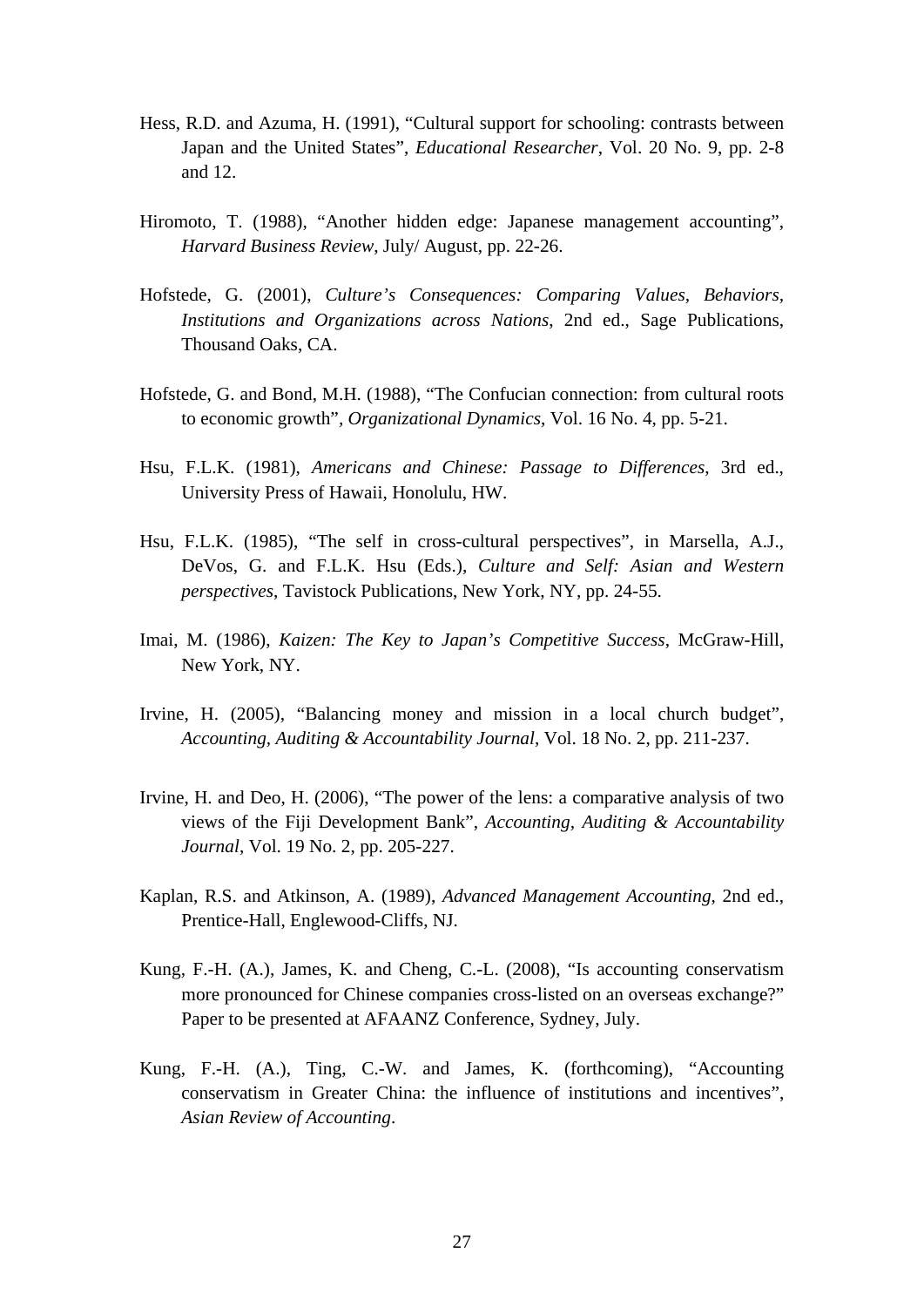- Kurnia, S. and Johnston, R.B. (2001), "Adoption of efficient consumer response: the issue of mutuality", *Supply Chain Management: An International Journal*, Vol. 6 No. 5, pp. 230-241.
- Libby, T. (1999), "The influence of voice and explanation of performance in a participative budgeting setting", *Accounting, Organizations and Society*, Vol. 24, pp. 125-137.
- Lightbody, M. (2000), "Storing and shielding: financial management behaviour in a church organisation", *Accounting, Auditing & Accountability Journal*, Vol. 13 No. 2, pp. 156-174.
- Lin, Z.J. and Yu, Z. (2002), "Responsibility cost control system in China: a case of management accounting application", *Management Accounting Research*, Vol. 13 No. 4, pp. 447-467.
- Magner, N., Welker, R.B. and Campbell, T.L. (1995), "The interactive effect of budgetary participation and budget favorability on attitudes toward budgetary decision makers: a research note", *Accounting, Organizations and Society*, Volume 20 No. 7/8, pp. 611-618.
- Magner, N.R., Johnson, G.G., Little, H.T., Staley, A.B. and Welker, R.B. (2006), "The case for fair budgetary procedures", *Managerial Auditing Journal*, Vol. 21 No. 4, pp. 408-419.
- Major, M. and Hopper, T. (2005), "Managers divided: implementing ABC in a Portuguese telecommunications company", *Management Accounting Research*, Vol. 16 No. 2, pp. 205-229.
- Marx, K.H. (1994a), "Preface to *A Contribution to the Critique of Political Economy*", in Simon, L. (Ed.), *Selected Writings*, Hackett Publishing Company, Indianapolis, IN, pp. 209-213 [written 1859].
- Marx, K.H. (1994b), "Critique of the Gotha Program", in Simon, L. (Ed.), *Selected Writings*, Hackett Publishing Company, Indianapolis, IN, pp. 315-332 [written 1875].
- Marx, K.H. and Engels, F. (1994a), "The Communist Manifesto", in Simon, L. (Ed.), *Selected Writings*, Hackett Publishing Company, Indianapolis, pp. 157-186 [written 1847-48].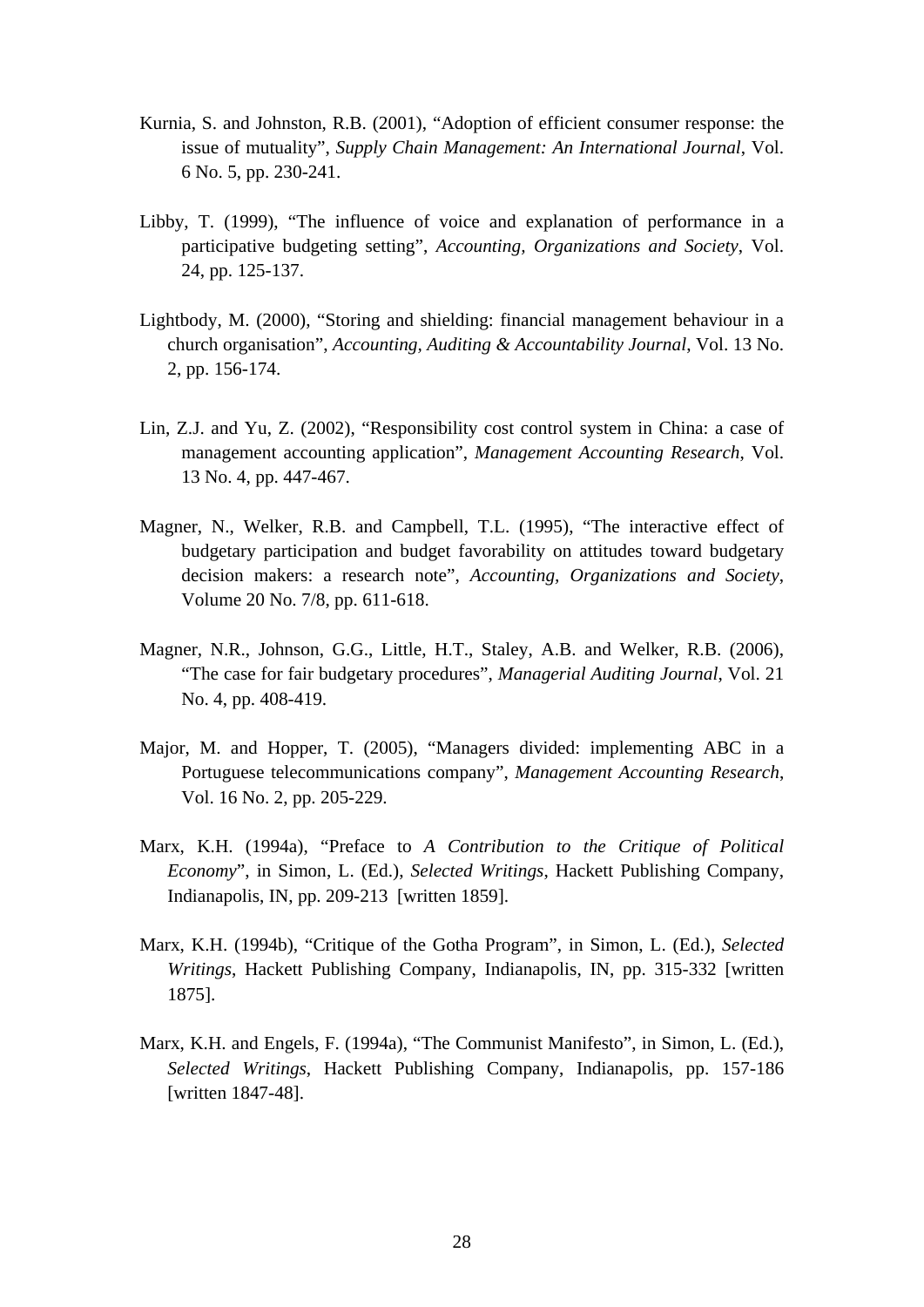- Marx, K.H. and Engels, F. (1994b), "The German Ideology, Part 1 (selections)", in Simon, L. (Ed.), *Selected Writings*, Hackett Publishing Company, Indianapolis, pp. 102-156 [written 1846].
- Nicholls, J.G. (1979), "Development of perception of own attainment and causal attribution for success and failure in reading", *Journal of Educational Psychology*, Vol. 71 No. 1, pp. 94-99.
- Nippon Steel Human Resources Development. (1988), *Nippon: The Land and its People*, Gakuseisha Publishing Corporation, Tokyo.
- Norris, G. (2002), "Chalk and cheese: grounded-theory case studies of the introduction and usage of activity-based information in two British banks", *British Accounting Review*, Vol. 34 No. 3, pp. 223-256.
- Otsuka, S. (2005), "Cultural influences on academic performance in Fiji: a case study in the Nadroga/Navosa province", Unpublished Doctor of Education thesis, University of Sydney, Australia.
- Otsuka, S. (2006), "Multicultural classroom in the 21st century: a case of crosscultural interaction between Australians and Japanese", in Zajda, J. (Ed.), *Equity, Access and Democracy in Education*, James Nicholas Publishers, Melbourne.
- Otsuka, S. and Smith, I.D. (2005), "Educational applications of the expectancy-value model of achievement motivation in the diverse cultural contexts of the west and east", *Change: Transformations in Education*, Vol. 8 No. 1, pp. 91-109.
- Quattrone, P. and Hopper, T. (2005), "A 'time-space odyssey': Management Control Systems in two multinational organizations", *Accounting Organizations and Society,* Vol. 30 No. 7/8, pp. 735-764.
- Radebaugh, L.H., Gray, S.J. and Black, E.L. (2006), *International Accounting and Multi-national Enterprises*, 6th ed., John Wiley, NJ.
- Reischauer, E.O. (1992), *The Japanese Today: Change and Continuity*, 7th ed., Charles E. Tuttle Co, Tokyo.

Robertson, I. (1977), *Sociology*, Worth Publishers, New York, NY.

Rodrigues, M.J. and James, K. (2005), "How will user perceptions affect the adoption of Radio Frequency Identification Technology?" Working Paper, Charles Sturt University, Australia.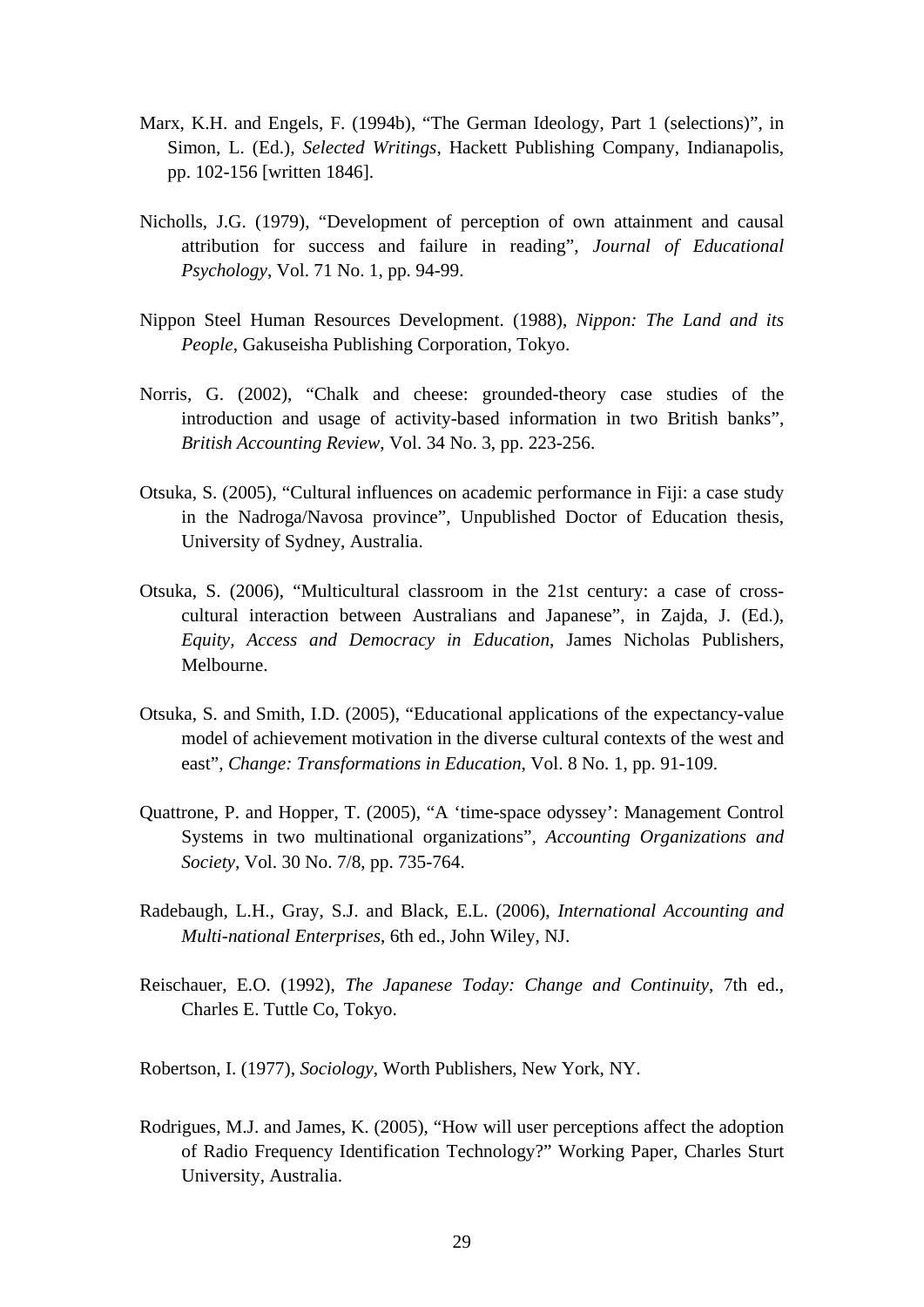- Salili, F. (1995), "Explaining Chinese students' motivation and achievement: a sociocultural analysis", in Maehr, M.L. and P.R. Pintrich (Eds.), *Advances in Motivation and Achievement: Culture, Motivation and Achievement*, JAL Press, Greenwich, CT, Volume 9, pp. 73-118.
- Salili, F. (1996), "Accepting personal responsibility for learning", in Watkins, D. and J. Biggs (Eds.), *The Chinese Learner: Cultural, Psychological and Contextual Influences,* Centre for Comparative Research in Education and Australian Council for Educational Research, Hong Kong and Camberwell, pp. 85-105.
- Saravanamuthu, K. and Tinker, T. (2003), "Politics of managing: the dialectic of control", *Accounting, Organizations and Society*, Vol. 28 No. 1, pp. 37-64.
- Shields, M., Chow, C., Kato, Y. and Nakagawa, Y. (1991), "Management accounting practices in the US and Japan: comparative survey findings and research implications", *Journal of International Financial Management and Accounting*, Vol. 3 No. 1, pp. 61-77.
- Sian, S. (2006), "Inclusion, exclusion and control: the case of the Kenyan accounting professionalisation project", *Accounting, Organizations and Society*, Vol. 31 No. 3, pp. 295-322.
- Sian, S. (2007), "Reversing exclusion: the Africanisation of accountancy in Kenya, 1963-1970", *Critical Perspectives on Accounting,* Vol. 18 No. 7, pp.831-872*.*
- Staley, A.B. and Magner, N.R. (2008), "Budgetary fairness and governmental program heads' turnover intention", *Managerial Auditing Journal*, Vol. 23 No. 4, pp. 405-417.
- Stipek, D.J. and MacIver, D. (1989), "Developmental change in children's assessment of intellectual competence", *Child Development*, Vol. 60 No. 3, pp. 531-8.
- Sugiura, Y. and Gillespie, J.K. (1993), *Traditional Japanese Culture & Modern Japan*, Natsume Press, Tokyo.
- Triandis, H.C. (1995), *Individualism and Collectivism*, Westview Press, Boulder, CO.
- Tu, W-M. (1985), "Selfhood and otherness in Confucian thought", in Marsella, A.J., DeVos, G. and F.L.K. Hsu (Eds.), *Culture and Self: Asian and Western Perspectives*, Tavistock Publications, New York, NY, pp. 231-251.